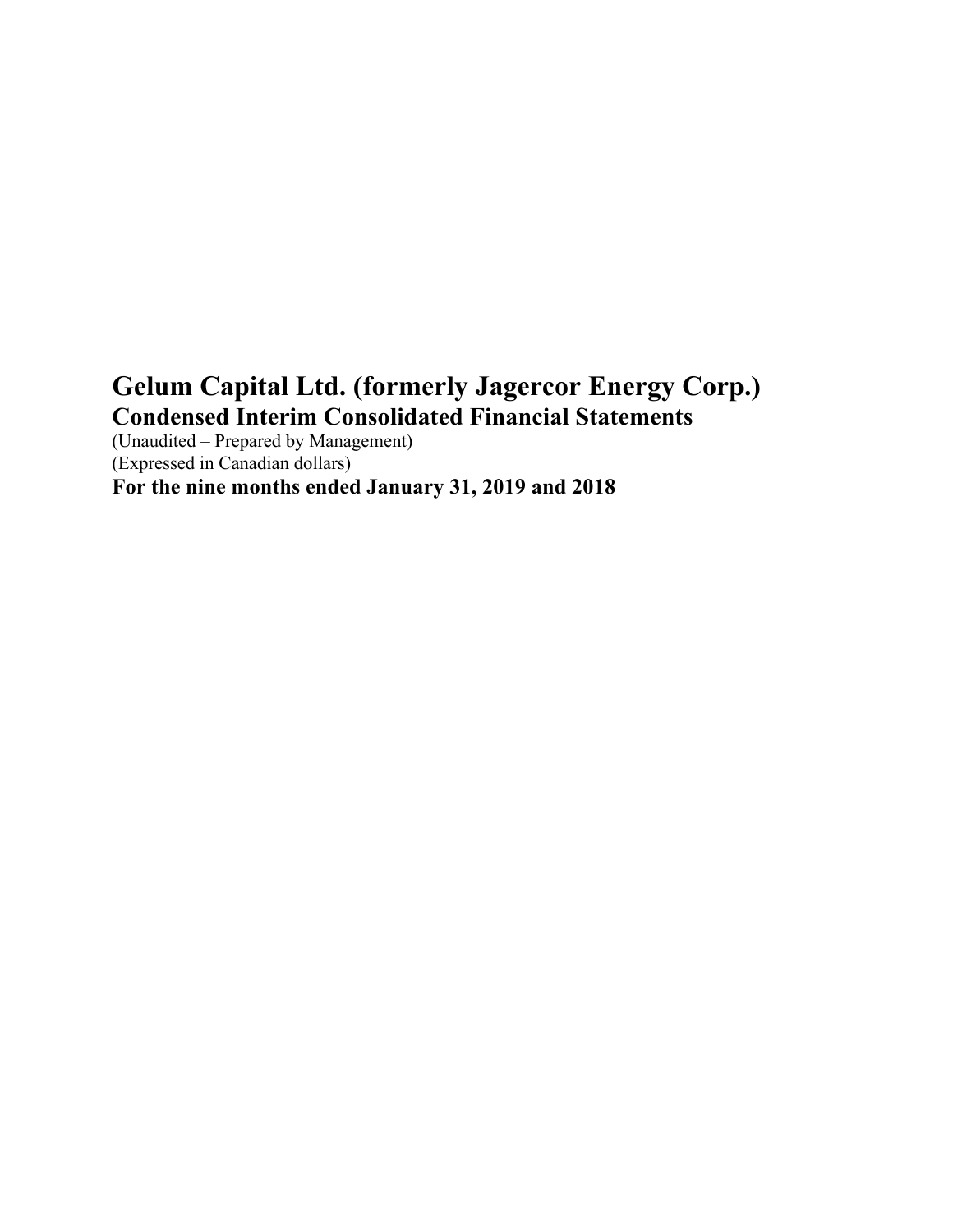# **NOTICE OF NO AUDITOR REVIEW**

# **UNAUDITED CONDENSED INTERIM CONSOLIDATED FINANCIAL STATEMENTS**

# NOTICE OF NO AUDITOR REVIEW OF CONDENSED INTERIM CONSOLIDATED FINANCIAL STATEMENTS

Under National Instrument 51-102, Part 4, subsection 4.3(3)(a), if an auditor has not performed a review of the condensed interim consolidated financial statements, they must be accompanied by a notice indicating that the condensed interim consolidated financial statements have not been reviewed by an auditor.

The accompanying unaudited condensed interim consolidated financial statements of Gelum Capital Ltd. (formerly Jagercor Energy Corp.) (the "Company") have been prepared by and are the responsibility of the Company's management. The unaudited condensed interim consolidated financial statements are prepared in accordance with International Financial Reporting Standards and reflect management's best estimates and judgment based on information currently available.

The Company's independent auditor has not performed a review of these condensed interim consolidated financial statements in accordance with standards established by the Chartered Professional Accountants of Canada for a review of condensed interim consolidated financial statements by an entity's auditor.

26 March 2019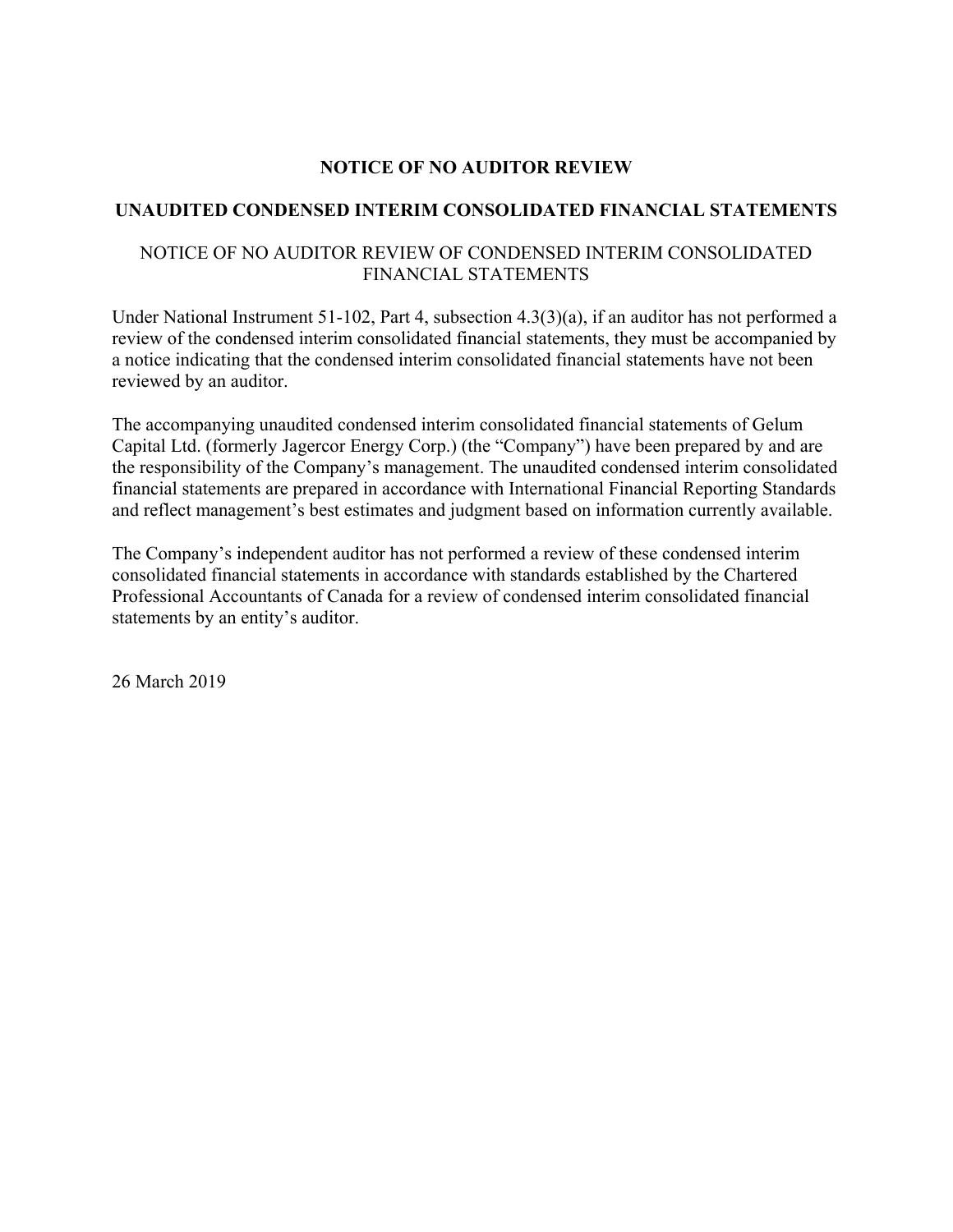**Condensed Interim Consolidated Statements of Financial Position**

(Expressed in Canadian dollars) (Unaudited)

|                                        | <b>Notes</b>   | As at<br>31 January<br>2019 | As at<br>30 April<br>2018 |
|----------------------------------------|----------------|-----------------------------|---------------------------|
|                                        |                |                             | (Audited)                 |
| <b>ASSETS</b>                          |                | $\mathbf{\$}$               | $\mathbf S$               |
| <b>Current assets</b>                  |                |                             |                           |
| Cash and cash equivalents              | 5              | 121,747                     | 1,438                     |
| Prepaid expenses                       |                |                             |                           |
| Amounts receivable                     | 6              | 1,237                       | 756                       |
| <b>Total current assets</b>            |                | 122,984                     | 2,194                     |
|                                        |                |                             |                           |
| Consideration receivable               | 11             |                             | 25,000                    |
| <b>Total assets</b>                    |                | 122,984                     | 27,194                    |
|                                        |                |                             |                           |
| <b>EQUITY AND LIABILITIES</b>          |                |                             |                           |
| <b>Current liabilities</b>             |                |                             |                           |
| Trade and other payables               |                | 48,041                      | 48,671                    |
| <b>Total current liabilities</b>       |                | 48,041                      | 48,671                    |
|                                        |                |                             |                           |
| <b>Non-Current liabilities</b>         |                |                             |                           |
| Due to Related Parties                 | 14             | 422,299                     | 417,466                   |
| Convertible Note                       | 7, 14          | 140,040                     | 127,313                   |
| <b>Total non-current liabilities</b>   |                | 562,339                     | 544,779                   |
|                                        |                |                             |                           |
| <b>Total liabilities</b>               |                | 610,380                     | 593,450                   |
| <b>Equity</b><br>Common shares         | 8              | 7,245,232                   | 7,245,232                 |
| Shares to be issued                    | 14             | 29,200                      | 29,200                    |
| Reserves                               | 8              | 5,588,580                   | 5,588,580                 |
| Accumulated other comprehensive income |                |                             |                           |
| Equity portion of convertible note     | $\overline{7}$ | 75,459                      | 75,459                    |
| Deficit                                |                | (13, 425, 867)              | (13,504,727)              |
| Non-controlling interest               |                |                             |                           |
| <b>Total equity</b>                    |                | (487, 396)                  | (566, 256)                |
|                                        |                |                             |                           |
| <b>Total equity and liabilities</b>    |                | 122,984                     | 27,194                    |

**Corporate Information and Going Concern** (Note 1)

# **APPROVED BY THE BOARD:**

| "Robert Kopple" | "Hendrik Van Alphen" |  |
|-----------------|----------------------|--|
| Director        | Director             |  |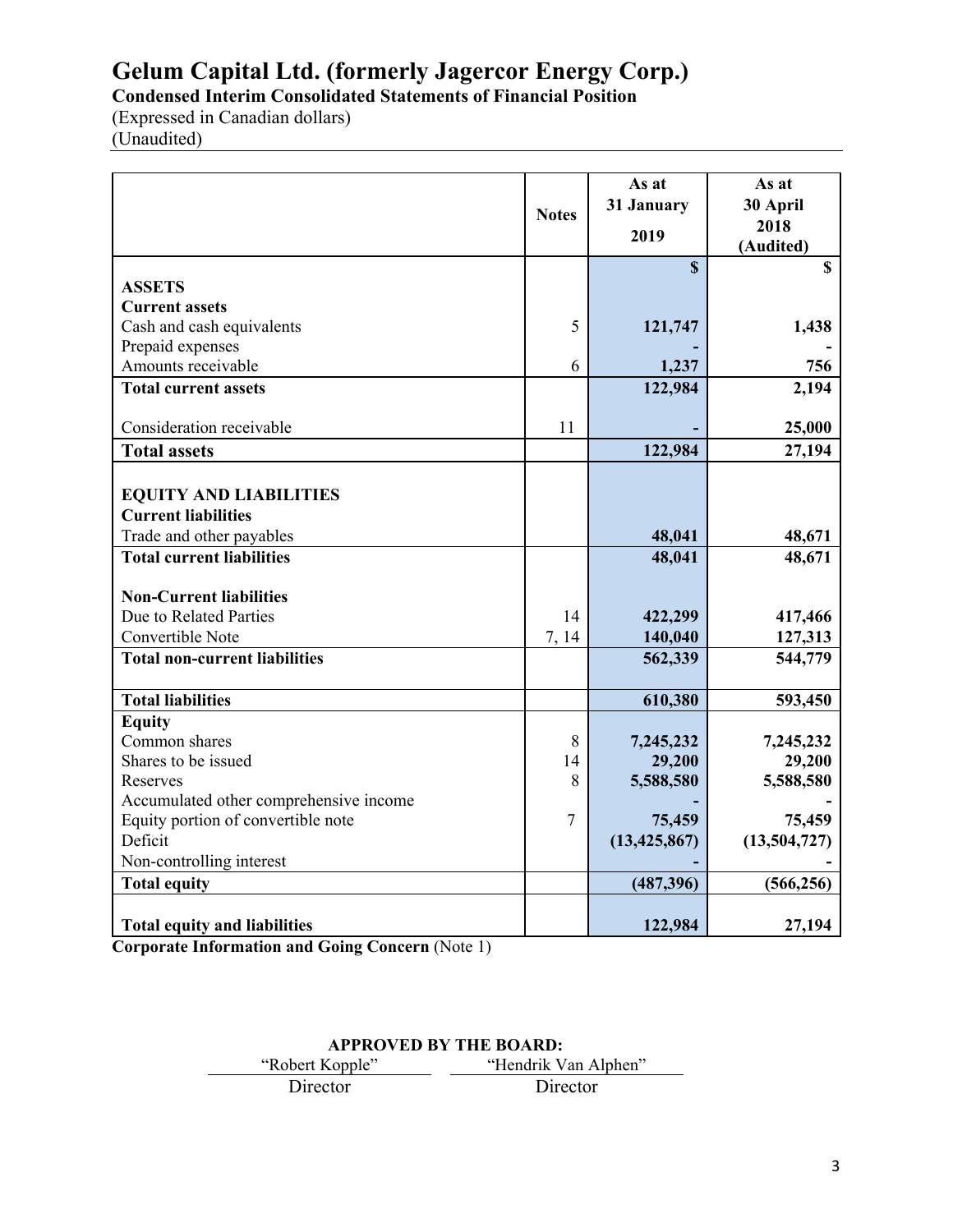**Condensed Interim Consolidated Statements of Net and Comprehensive Loss** 

(Expressed in Canadian dollars) (Unaudited)

|                                                                                                                                        |              | Three months ended 31<br><b>January</b> |                                   | Nine months ended 31<br>January |                                                    |
|----------------------------------------------------------------------------------------------------------------------------------------|--------------|-----------------------------------------|-----------------------------------|---------------------------------|----------------------------------------------------|
|                                                                                                                                        | <b>Notes</b> | 2019                                    | 2018                              | 2019                            | 2018                                               |
| Revenue<br>Oil Sales<br><b>Operating Services</b>                                                                                      |              |                                         | 112,513                           |                                 | 252,191<br>408,823                                 |
| Oil Royalties                                                                                                                          |              |                                         | (39, 771)                         |                                 | (55,346)                                           |
| <b>Total Revenue</b>                                                                                                                   |              |                                         | 72,742                            |                                 | 605,668                                            |
| <b>Operating Expenses</b><br>General & administrative<br>Operating costs<br>Business development<br>Share-based payments<br>Impairment | 9            | (6,966)                                 | (203,764)<br>(785,309)<br>(9,506) | (31, 476)<br>(2,069)            | (646,761)<br>(1,443,579)<br>(27, 620)<br>(70, 430) |
| <b>Total operating expenses</b>                                                                                                        |              | (6,966)                                 | (998, 579)                        | (33, 545)                       | (2,188,390)                                        |
| Gain (loss) on foreign exchange<br>Interest (expense) income<br>Accretion expense<br>Recovery of loan receivable                       |              | 17<br>(4, 531)                          | 79,554<br>(126)                   | (872)<br>(12, 727)<br>126,004   | 32,893<br>232                                      |
| Net income (loss) for the period                                                                                                       |              | (11, 480)                               | (846, 409)                        | 78,860                          | (1,549,596)                                        |
| Other comprehensive income<br>Cumulative translation adjustment                                                                        |              |                                         | (1,405)                           |                                 | 229,363                                            |
| Comprehensive income (loss) for<br>the period                                                                                          |              | (11, 480)                               | (847, 814)                        | 78,860                          | (1,320,232)                                        |
| Net income (loss) attributable to:<br>Shareholders of parent company<br>Non-controlling interest                                       |              | (11,480)                                | (495, 743)<br>(350, 665)          | 78,860                          | (960, 470)<br>(589, 126)                           |
| Other comprehensive income<br>attributable to:<br>Shareholders of parent company<br>Non-controlling interest                           |              |                                         | (810)<br>(595)                    |                                 | (185,399)<br>414,762                               |
| Loss per share – basic and diluted                                                                                                     | 10           | (0.00)                                  | (0.18)                            | 0.02                            | (0.33)                                             |

The accompanying notes are an integral part of these condensed interim consolidated financial statements.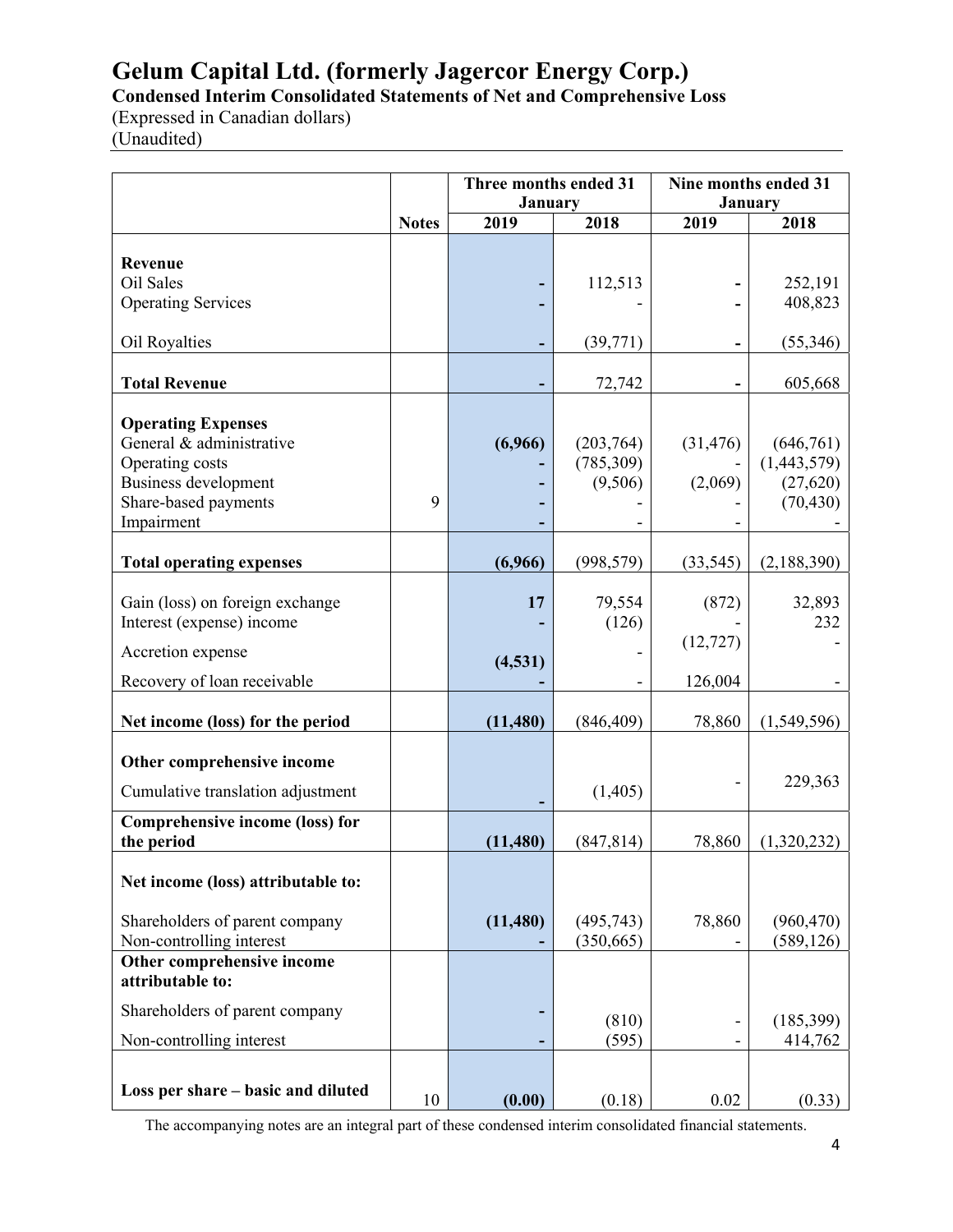**Condensed Interim Consolidated Statements of Cash Flows** 

(Expressed in Canadian dollars) (Unaudited)

|                                                          | <b>Notes</b> | Nine months ended 31 January |             |
|----------------------------------------------------------|--------------|------------------------------|-------------|
|                                                          |              | 2019                         | 2018        |
|                                                          |              | $\mathbf S$                  | \$          |
|                                                          |              |                              |             |
| <b>OPERATING ACTIVITIES</b>                              |              |                              |             |
| Net income (loss) for the period                         |              | 78,860                       | (1,549,596) |
| Adjustments to reconcile loss to cash provided (used in) |              |                              |             |
| operating activities:                                    |              |                              |             |
| Share-based payments                                     | 9            |                              | 70,430      |
| Shares to be issued                                      |              |                              | 14,062      |
| Recovery of loan receivable                              |              | (126,004)                    |             |
| Accretion expense                                        |              | 12,727                       |             |
| Changes in non-cash working capital:                     |              |                              |             |
| Due to related parties                                   |              | 4,833                        |             |
| Amounts receivable                                       |              | (481)                        | (61, 403)   |
| Prepaid expenses                                         |              |                              | (3,750)     |
| Trade and other payables                                 |              | (630)                        | 1,169,518   |
|                                                          |              |                              |             |
| Cash used in operating activities                        |              | (30,695)                     | (360, 739)  |
|                                                          |              |                              |             |
| <b>FINANCING ACTIVITIES</b>                              |              |                              |             |
| Recovery of loan to subsidiary                           |              | 151,004                      |             |
|                                                          |              |                              |             |
| Cash provided by financing activities                    |              | 151,004                      |             |
|                                                          |              |                              |             |
| Effect of exchange rate on cash and cash equivalents     |              |                              | 205,964     |
|                                                          |              |                              |             |
|                                                          |              |                              |             |
| (Decrease) increase in cash and cash equivalents         |              | 120,309                      | (154, 775)  |
| Cash and cash equivalents, beginning of year             |              | 1,438                        | 482,229     |
|                                                          |              |                              |             |
| Cash and cash equivalents, end of year                   |              | 121,747                      | 327,454     |

The accompanying notes are an integral part of these condensed interim consolidated financial statements.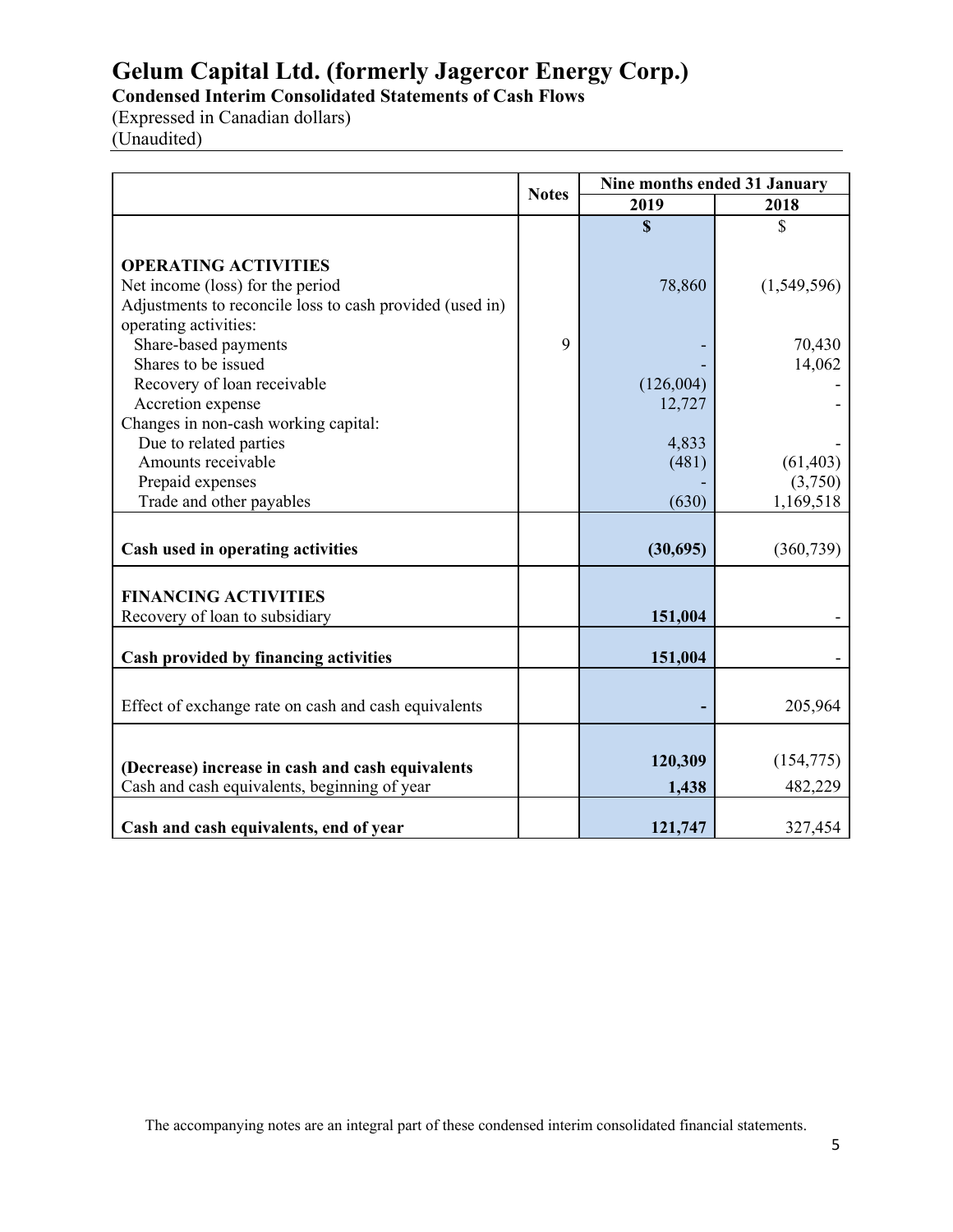# **Condensed Interim Consolidated Statements of Changes in Equity**

(Expressed in Canadian dollars)

|                           |                     |                  |                        | <b>Share</b>         | <b>Reserves</b><br><b>Equity</b> |                     |                     |                                                                 |                           |                         |             | Accumulated<br>other | Deficit | Non- |  |
|---------------------------|---------------------|------------------|------------------------|----------------------|----------------------------------|---------------------|---------------------|-----------------------------------------------------------------|---------------------------|-------------------------|-------------|----------------------|---------|------|--|
|                           | Number of<br>shares | Common<br>shares | Shares to be<br>issued | issuance<br>cost     | Option<br>reserve                | Warrant<br>reserve  | convertible<br>note | portion of comprehensive<br>income<br>attributable to<br>parent | attributable<br>to parent | controlling<br>interest | Total       |                      |         |      |  |
|                           |                     |                  |                        |                      |                                  |                     |                     |                                                                 |                           |                         | \$I         |                      |         |      |  |
| Balances, 30 April 2017   | 4,727,425           | 7,602,883        | 29,200                 | (357,651)            | 3,743,323                        | 1,774,827           |                     | 791,283                                                         | (13,042,995)              | (91,550)                | 449,319     |                      |         |      |  |
| Shares issued for debt    |                     |                  | 14,062                 |                      |                                  |                     |                     |                                                                 |                           |                         | 14,062      |                      |         |      |  |
| Translation adjustment    |                     |                  |                        |                      |                                  |                     |                     | (185,399)                                                       |                           | 414,762                 | 229,363     |                      |         |      |  |
| Net loss for the period   |                     |                  |                        |                      |                                  |                     |                     |                                                                 | (960, 470)                | (589, 126)              | (1,549,596) |                      |         |      |  |
| Share-based payments      |                     |                  |                        |                      | 70,430                           |                     |                     |                                                                 |                           |                         | 70,430      |                      |         |      |  |
| Balances, 31 January 2018 | 4,727,425           | 7,602,883        | 43,262                 | (357, 651)           | 3,813,753                        | 1,774,827           |                     | 605,884                                                         | (14,003,465)              | (265,914)               | (786, 422)  |                      |         |      |  |
|                           |                     |                  |                        |                      |                                  |                     |                     |                                                                 |                           |                         |             |                      |         |      |  |
| Balances, 30 April 2018   | 4,727,425           | 7,602,883        | 29,200                 | (357, 651)           | 3,813,753                        | 1,774,827           | 75,459              |                                                                 | (13,504,727)              |                         | (566, 256)  |                      |         |      |  |
| Net income for the period |                     |                  |                        |                      |                                  |                     |                     |                                                                 | 78,860                    |                         | 78,860      |                      |         |      |  |
| Balances, 31 January 2019 | 4,727,425           | 7,602,883        |                        | $29,200$ $(357,651)$ |                                  | 3,813,753 1,774,827 | 75,459              |                                                                 | (13, 425, 867)            |                         | (487, 396)  |                      |         |      |  |

The accompanying notes are an integral part of these condensed interim consolidated financial statements.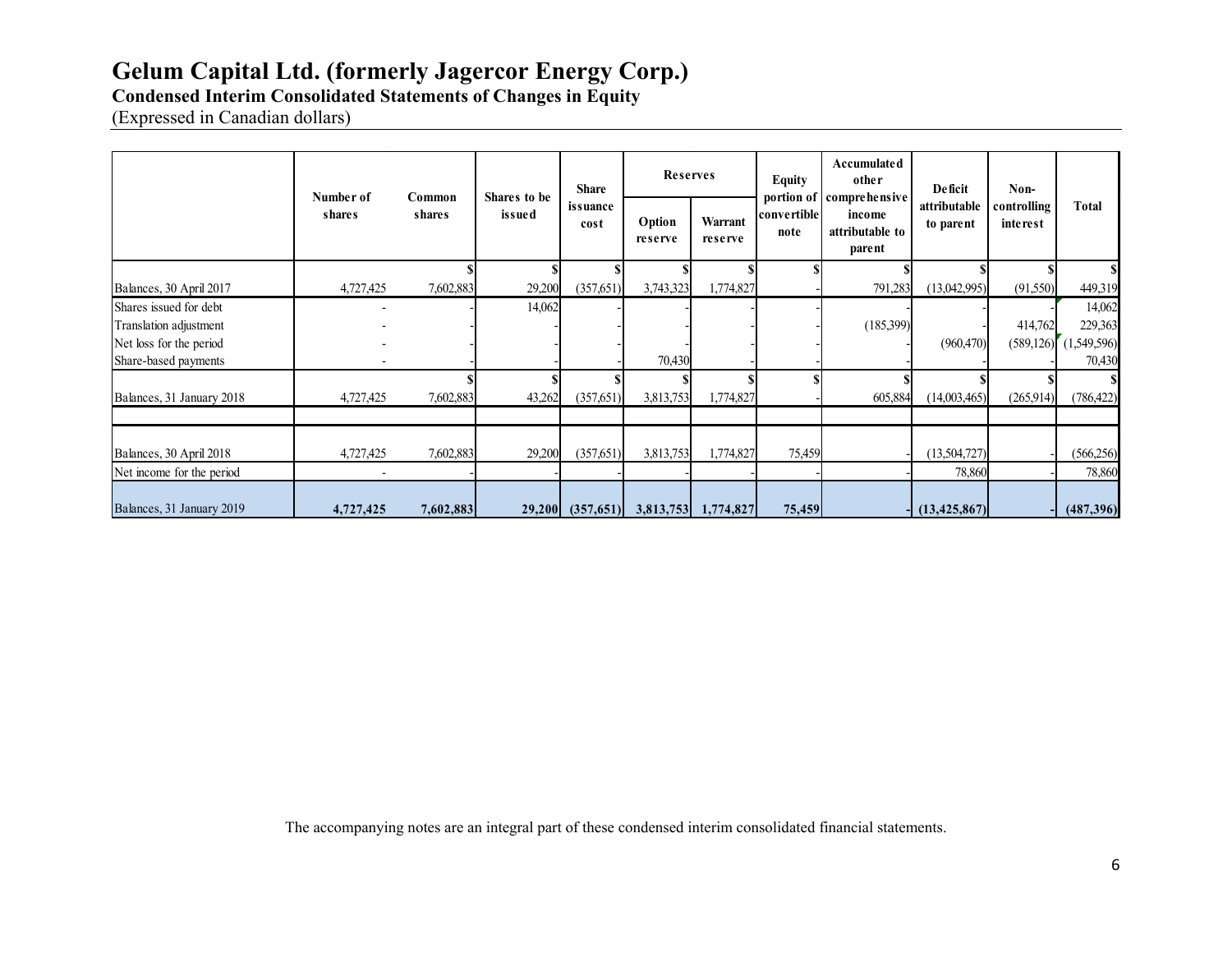#### (Unaudited)

#### **1. CORPORATE INFORMATION AND GOING CONCERN**

Gelum Capital Ltd. (formerly Jagercor Energy Corp.) (the "Company") was incorporated under the laws of the province of British Columbia on 8 June 1987. The principal address and registered and records office is located at Suite, 400 – 725 Granville Street, Vancouver, BC, V7Y 1G5. The Company trades under the symbol "JEM" on the Canadian Securities Exchange ("CSE")

The Company is focused on joint commercial opportunities related to acquiring and developing oil and gas properties.

Effective 30 July 2018, the Company's name was changed from Jagercor Energy Corp. to Gelum Capital Ltd. and the Company consolidated its common shares on a 20:1 basis. All references to the number of common shares and per share amounts have been retroactively restated to reflect this common share consolidation.

On 22 August 2017, the Company initiated the process of the acquisition of Energia Compañía Petrolera Sociedad Anónima ('ECP'), an upstream oil and gas Argentinean Operator in Neuquén Basin; through its subsidiary in Argentina, Jager Energia Argentina SA and acquired a 95% interest in ECP. On April 27, 2018, the Company divested its shares of Jager Energia Argentina SA and terminated the acquisition transaction of ECP.

These financial statements present the consolidated operations of the Company and its former Argentinean controlled subsidiary. These consolidated financial statements have been prepared with the assumption that the Company will be able to realize its assets and discharge its liabilities in the normal course of business rather than through a process of forced liquidation.

The Company's condensed interim consolidated financial statements for the nine month period ended January 31, 2019 have been prepared on a going concern basis, which contemplates the realization of assets and the settlement of liabilities in the normal course of business. The Company has comprehensive income of \$78,860 for the nine month period ended January 31, 2019 and has working capital of \$74,943 at January 31, 2019.

The Company had cash and cash equivalents of \$121,747 as at January 31, 2019. Management cannot provide assurance that the Company will ultimately achieve profitable operations or become cash flow positive or raise additional debt and/or equity capital. If the Company is unable to raise additional capital in the immediate future, management expects that the Company will need to curtail operations, liquidate assets, seek additional capital on less favorable terms and/or pursue other remedial measures or cease operations. Management is aware, in making its assessment, of material uncertainties related to events or conditions that may cast significant doubt upon the Company's ability to continue as a going concern. These condensed interim consolidated financial statements do not include any adjustments related to the recoverability and classification of assets or the amounts and classification of liabilities that might be necessary should the Company be unable to continue as a going concern.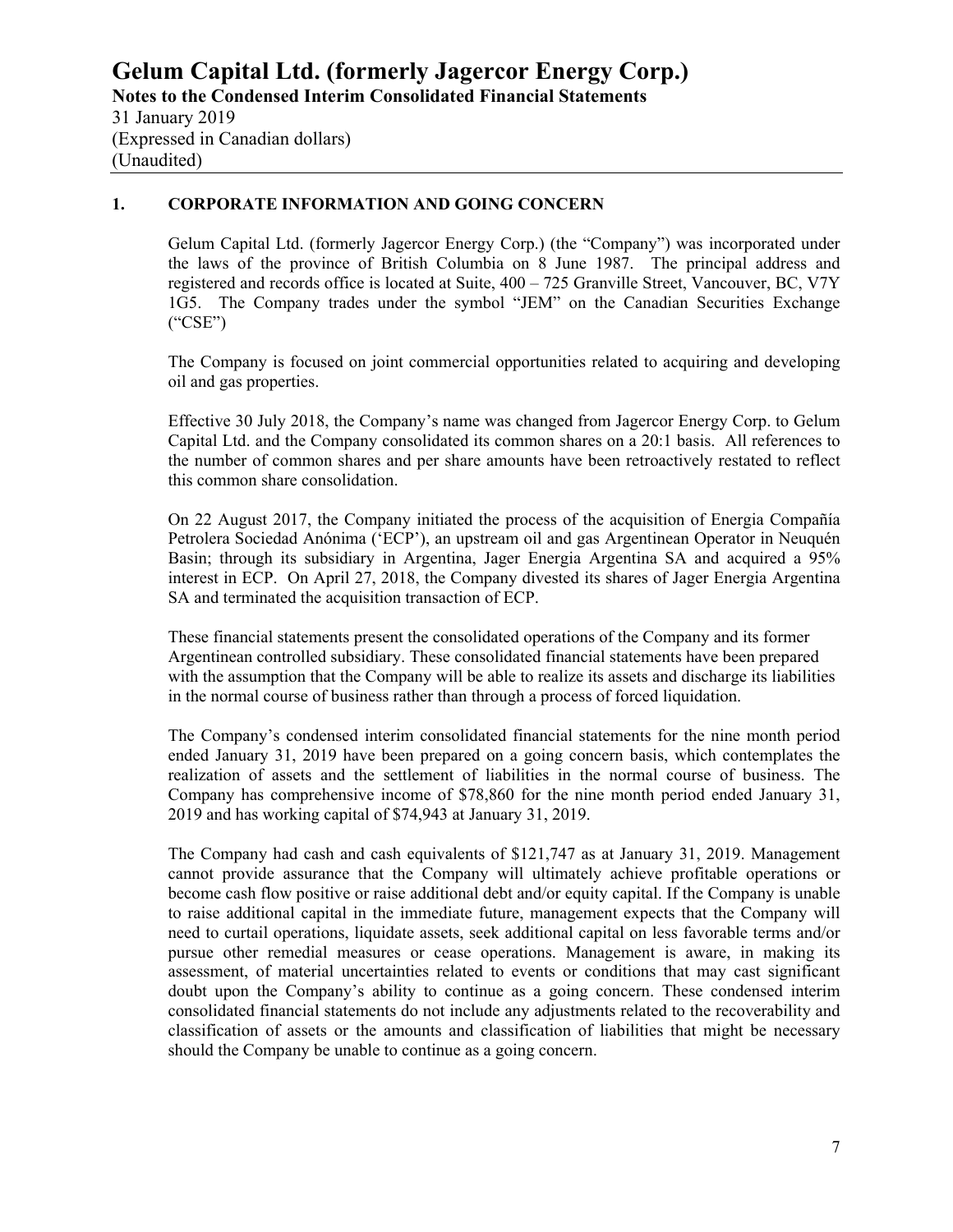#### **2. BASIS OF PREPARATION**

#### **2.1 Basis of consolidation**

On April 27, 2018, the Company sold its interest in Jager Energía Argentina S.A ("JEA"). Due to the sale of JEA, the comparative statement of financial position and comparative statement of loss and comprehensive loss reflects the consolidated operations of the Company and JEA for the three and nine month periods ended January 31, 2018, while the statement of financial position and statement of loss and comprehensive loss for the three and nine month periods ended January 31, 2019 reflects the balances of the Company only.

#### **Non-controlling interest**

Non-controlling interest in the Company's less than wholly owned subsidiary is classified as a separate component of equity. On initial recognition, non-controlling interest is measured at the fair value of the non-controlling entity's contribution into the related subsidiary. Subsequent to the original transaction date, adjustments are made to the carrying amount of non-controlling interest for the non-controlling interest's share of changes to the subsidiary's equity.

Changes in the Company's ownership interest in a subsidiary that do not result in a loss of control are recorded as equity transactions. The carrying amount of non-controlling interest is adjusted to reflect the change in the non-controlling interest's relative interest in the subsidiary, and the difference between the adjustment to the carrying amount of non-controlling interests and the Company's share of proceeds received and/or consideration paid is recognized directly in equity and attributed to owners of the Company.

# **2.2 Basis of presentation**

The Company's consolidated financial statements have been prepared on the historical cost basis except for certain financial instruments which are measured at fair value, as explained in Note 13, and are presented in Canadian dollars except where otherwise indicated.

#### **2.3 Statement of compliance**

These condensed interim consolidated financial statements, including comparatives, have been prepared in accordance with International Financial Reporting Standards ("IFRS"), as issued by the International Accounting Standards Board ("IASB") and interpretations of the International Financial Reporting Interpretations Committee ("IFRIC").

These condensed interim consolidated financial statements do not include all the information required of a full annual financial report and should be read in conjunction with the annual financial statements of the Company for the year ended April 30, 2018. The Board of Directors approved these condensed interim consolidated financial statements on March 13, 2019.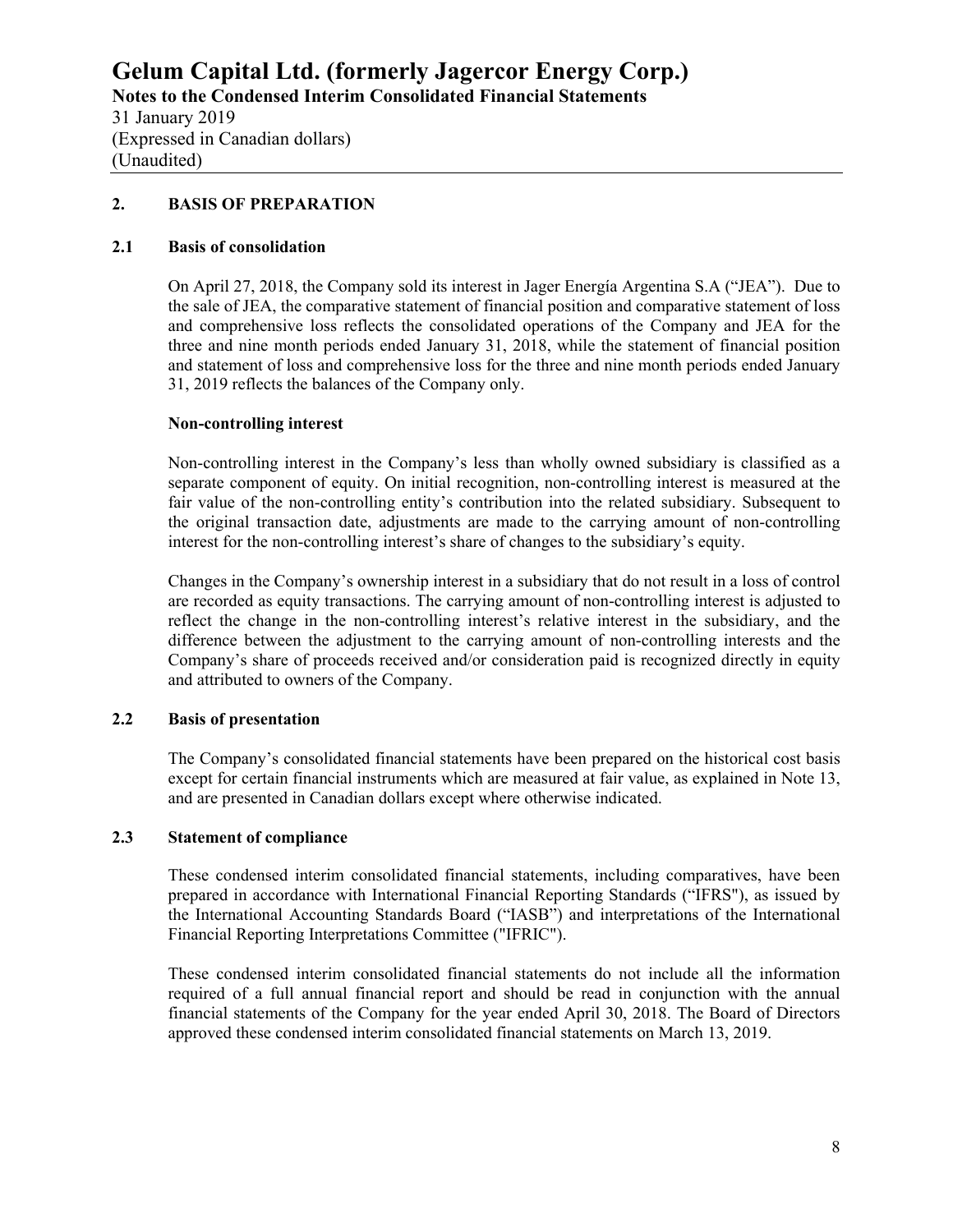### **2. BASIS OF PREPARATION (continued)**

#### **2.4 Recent accounting pronouncements**

Certain new standards, interpretations, amendments and improvements to existing standards were issued by the IASB or the IFRIC that are mandatory for accounting periods beginning on or after January 1, 2018. The following standard has been adopted by the Company and has not had an impact on the Company's condensed interim consolidated financial statements:

 IFRS 9: New standard that replaced IAS 39 for classification and measurement, effective for annual periods beginning on or after January 1, 2018.

The following standards, amendments to standards and interpretations have been issued for annual periods beginning on or after January 1, 2019. The following standard has not yet been adopted by the Company and is being evaluated to determine its impact.

 IFRS 16 is a new standard that sets out the principles for recognition, measurement, presentation, and disclosure of leases including guidance for both parties to a contract, the lessee and the lessor. The new standard eliminates the classification of leases as either operating or finance leases as is required by IAS 17 and instead introduces a single lessee accounting model.

# **3. SUMMARY OF SIGNIFICANT ACCOUNTING POLICIES**

#### **3.1 Significant accounting judgments, estimates and assumptions**

The preparation of the Company's condensed interim consolidated financial statements in conformity with IFRS requires management to make judgments, estimates and assumptions that affect the reported amounts of assets, liabilities and contingent liabilities at the date of the financial statements and reported amounts of income and expenses during the reporting period. Estimates and assumptions are continuously evaluated and are based on management's experience and other factors, including expectations of future events that are believed to be reasonable under the circumstances. However, actual outcomes can differ from these estimates.

The Company's critical judgments in applying accounting policies include judgments regarding the going concern of the Company, which have been discussed in Note 1.

Critical accounting estimates and assumptions developed and applied by management are as follows:

 Share based payments – the inputs used in accounting for share based payments in the statements of loss and comprehensive loss.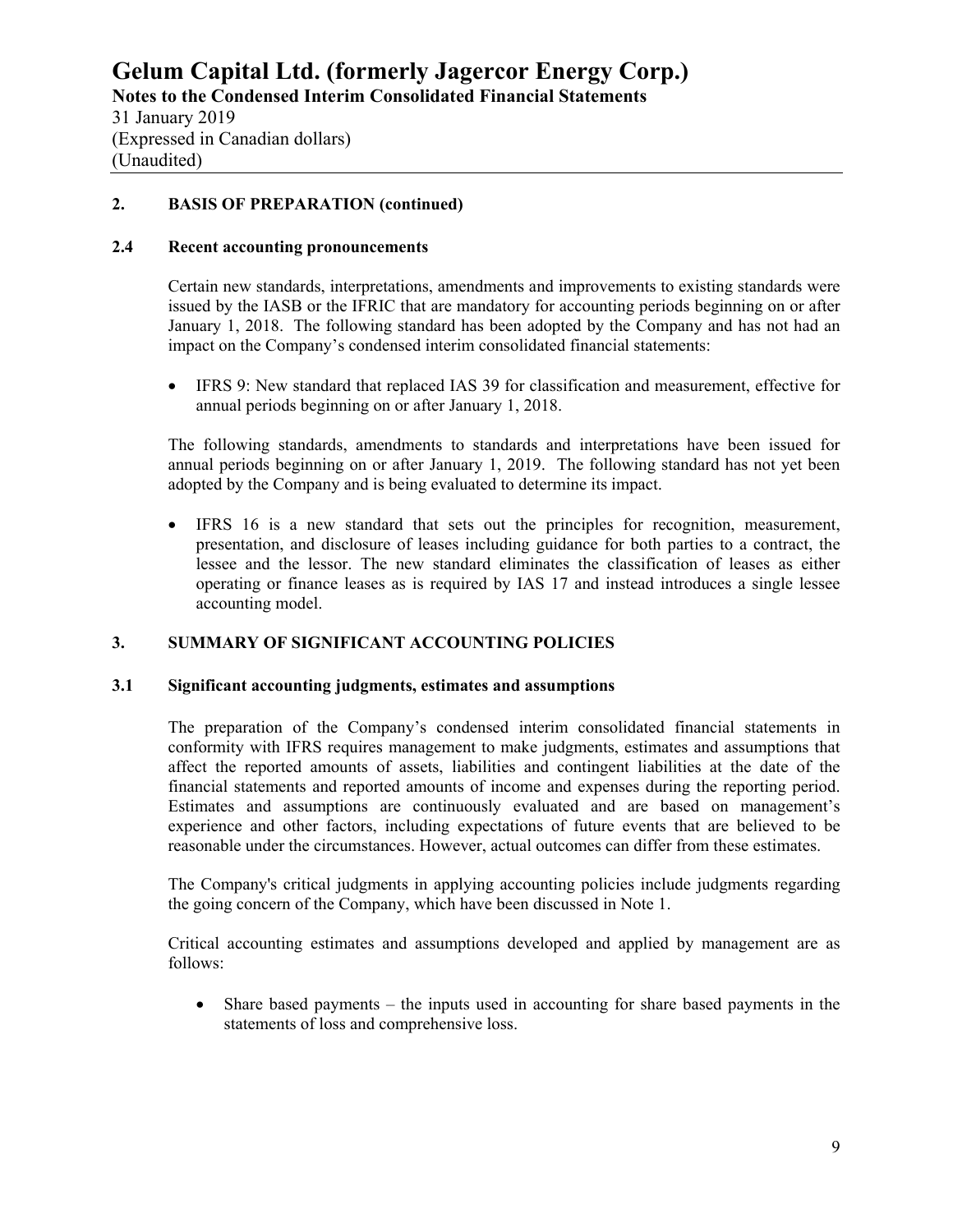(Expressed in Canadian dollars) (Unaudited)

# **3. SUMMARY OF SIGNIFICANT ACCOUNTING POLICIES (continued)**

#### **3.2 Cash and cash equivalents**

Cash and cash equivalents include highly liquid investments with original maturities of three months or less. As at January 31, 2019, and April 30, 2018, the Company had no cash equivalents.

#### **3.3 Principles of consolidation**

Control is achieved when the Company has the power to govern the financial and operating policies of an entity so as to obtain benefits from its activities.

The results of subsidiaries acquired or disposed of during the year are included in the consolidated statement of loss and comprehensive loss from the effective date of acquisition or up to the effective date of disposal, as appropriate.

Non-controlling interest in the net assets of the consolidated subsidiaries are identified separately from the Company's equity. The non-controlling interest consist of the non-controlling interest's portion of net assets and profit or loss.

All inter-company transactions, balances, income and expenses are eliminated in full on consolidation.

#### **3.4 Exploration and evaluation properties**

Exploration and evaluation expenditures include the costs of acquiring licenses, costs associated with exploration and evaluation activity, and the fair value (at acquisition date) of exploration and evaluation assets acquired in a business combination. Exploration and evaluation expenditures are capitalized. Costs incurred before the Company has obtained the legal rights to explore an area are recognized in profit or loss.

Option payments received are treated as a reduction of the carrying value of the related property and deferred costs until the receipts are in excess of costs incurred, at which time they are credited to income. Option payments are at the discretion of the optionee, and accordingly, are recorded on a cash basis.

Exploration and evaluation assets are assessed for impairment if (i) sufficient data exists to determine technical feasibility and commercial viability, and (ii) facts and circumstances suggest that the carrying amount exceeds the recoverable amount.

Once the technical feasibility and commercial viability of the production of hydrocarbon resources in an area of interest are demonstrable, exploration and evaluation assets attributable to that area of interest are first tested for impairment and then reclassified to producing property and development assets within property, plant and equipment.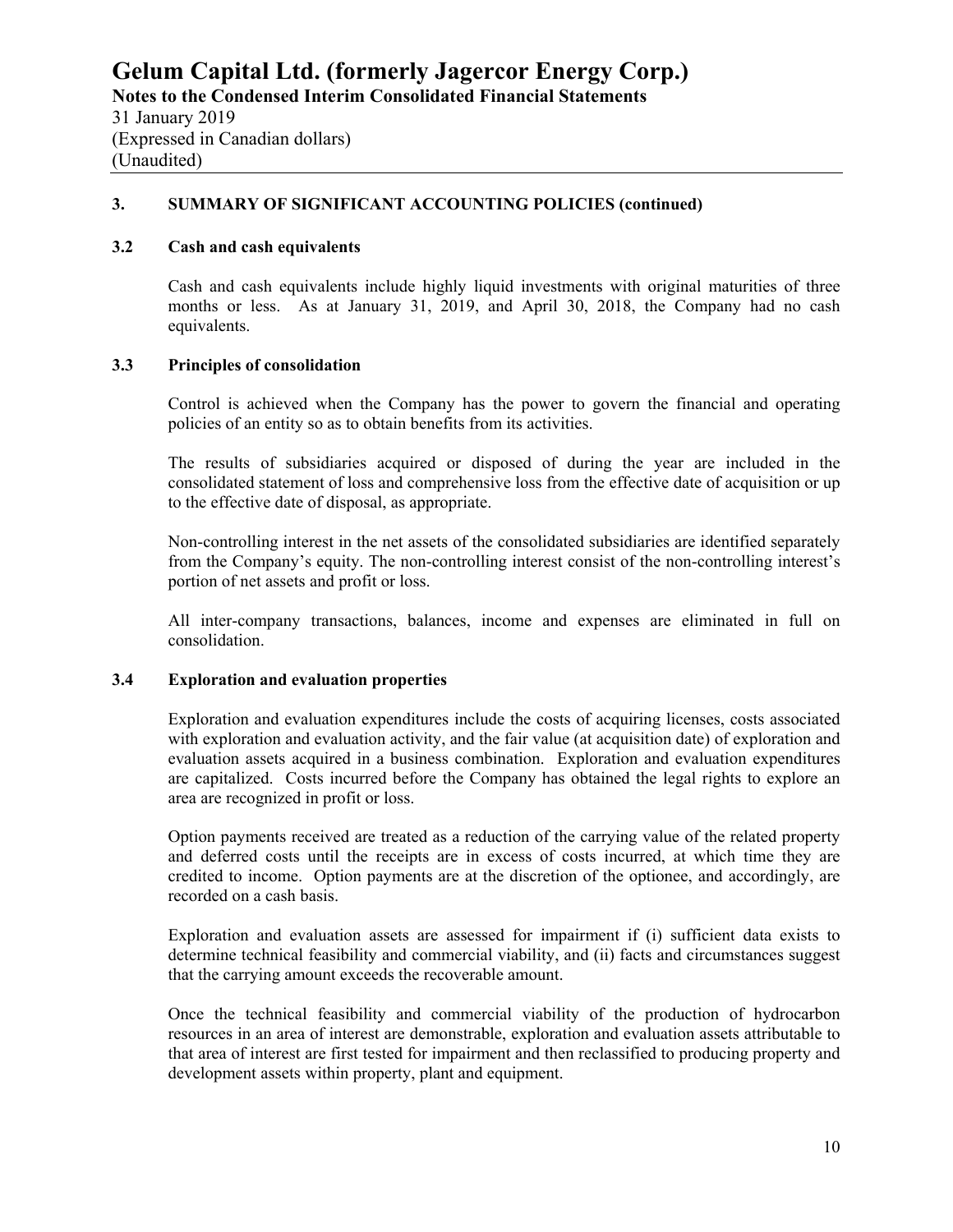(Expressed in Canadian dollars) (Unaudited)

# **3. SUMMARY OF SIGNIFICANT ACCOUNTING POLICIES (continued)**

#### **3.4 Exploration and evaluation properties (continued)**

Recoverability of the carrying amount of any exploration and evaluation assets is dependent on successful development and commercial exploitation, or alternatively, sale of the respective areas of interest.

An assessment is made at each reporting date as to whether there is any indication that previously recognized impairment losses may no longer exist or may have decreased. If such indication exists, the recoverable amount is estimated. A previously recognized impairment loss is reversed only if there has been a change in the estimates used to determine the asset's recoverable amount. An impairment loss is reversed only to the extent that the asset's carrying amount does not exceed the carrying amount that would have been determined, net of depreciation, if no impairment loss had been recognized.

#### **3.5 Foreign currencies**

The functional currency of each of the Company's entities is measured using the currency of the primary economic environment in which that entity operates. The Company determined that its functional currency is the Canadian dollar for its parent, and it is the US dollar for its Argentinean subsidiary commencing October 2014, prior to which it was the Canadian dollar. The functional currency of the Company's Argentinean subsidiary was changed to US dollars as a result of the Company's investment made and returns received during the year being denominated in US dollars.

Foreign currency transactions are translated into functional currency using the exchange rates prevailing at the date of the transaction. Foreign currency monetary items are translated at the period-end exchange rate. Non-monetary items measured at historical cost continue to be carried at the exchange rate at the date of the transaction. Non-monetary items measured at fair value are reported at the exchange rate at the date when fair values were determined.

The financial results and position of foreign operations whose functional currency is different from the reporting currency are translated as follows:

- i) assets and liabilities are translated at period-end exchange rates prevailing at that reporting date; and
- ii) income and expenses are translated at average exchange rates for the period.

Exchange gains and losses arising on translation are recognized in accumulated other comprehensive loss.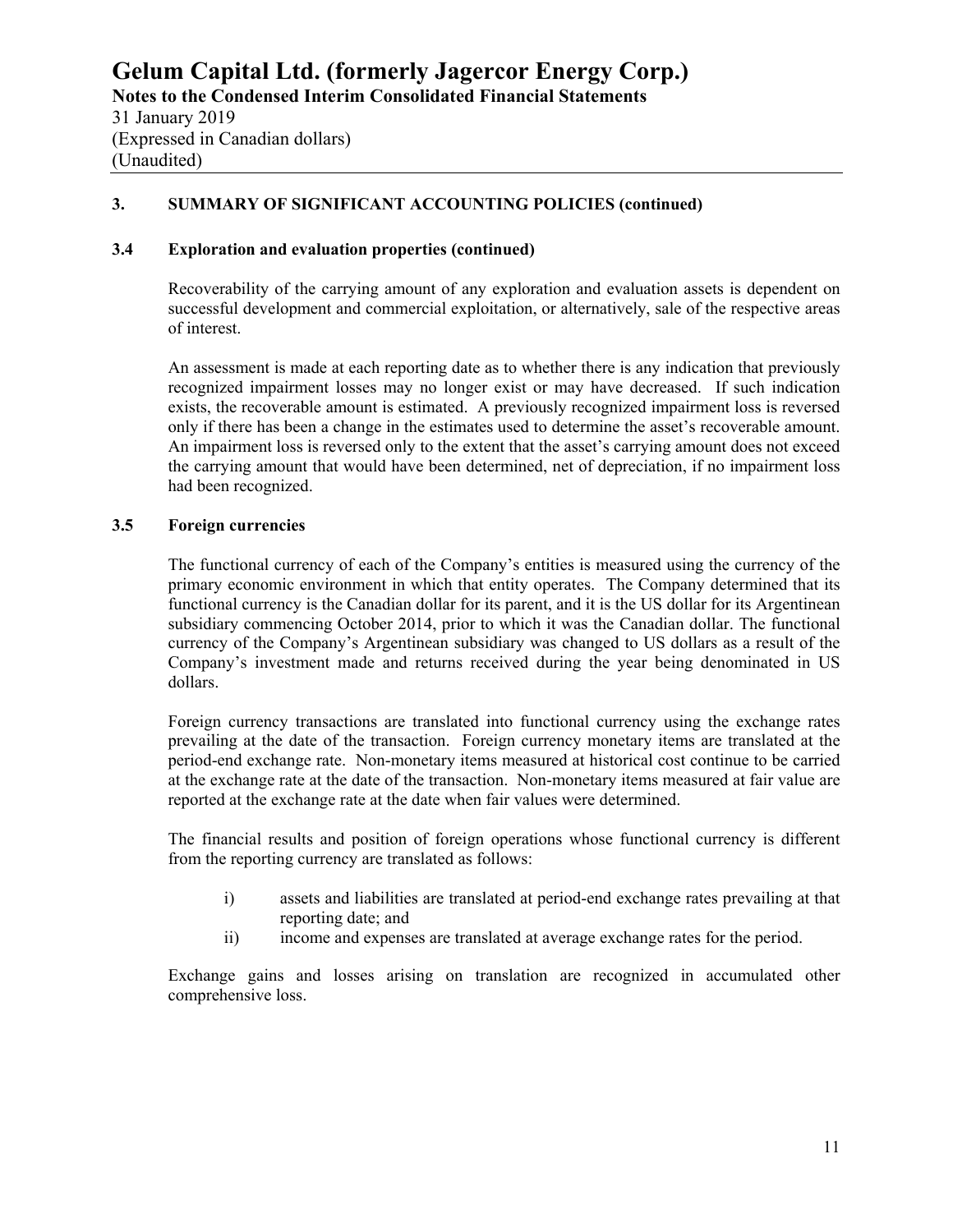#### **3. SUMMARY OF SIGNIFICANT ACCOUNTING POLICIES (continued)**

#### **3.6 Share-based payments**

Share-based payments to employees are measured at the fair value of the instruments issued and recognized over the vesting periods. Share-based payments to non-employees are measured at the fair value of goods or services received or the fair value of the equity instruments issued, if it is determined the fair value of the goods or services cannot be reliably measured and are recorded at the date the goods or services are received. The corresponding amount is recorded to the stock option reserve. The fair value of options, as determined using the Black-Scholes Option Pricing Model which incorporates all market vesting conditions, is expensed or capitalized, as appropriate. The number of shares and options expected to vest is reviewed and adjusted at the end of each reporting period such that the amount recognized for services received as consideration for the equity instruments granted shall be based on the number of equity instruments that will eventually vest.

#### **3.7 Income Taxes**

Deferred tax is provided, using the liability method, on all temporary differences at the statement of financial position date between the tax bases of assets and liabilities and their carrying amounts for financial reporting purposes.

Deferred tax liabilities are generally recognized for all taxable temporary differences. Deferred tax assets are generally recognized for all deductible temporary differences to the extent that it is probable that taxable profits will be available against which those deductible temporary differences can be utilized. Such deferred tax assets and liabilities are not recognized if the temporary difference arises from goodwill or from the initial recognition (other than in a business combination) of other assets and liabilities in a transaction that affects neither the taxable profit nor the accounting profit.

The carrying amount of deferred tax assets is reviewed at each reporting date and reduced to the extent that it is no longer probable that sufficient taxable profit will be available to allow all or part of the deferred income tax asset to be utilized.

Deferred tax assets and liabilities are measured at the tax rates that are expected to apply to the year when the asset is realized or the liability is settled, based on the tax rates that have been enacted or substantively enacted at the reporting date.

Deferred tax assets and liabilities are measured, recognized and disclosed for the full financial year in the audited financial statements.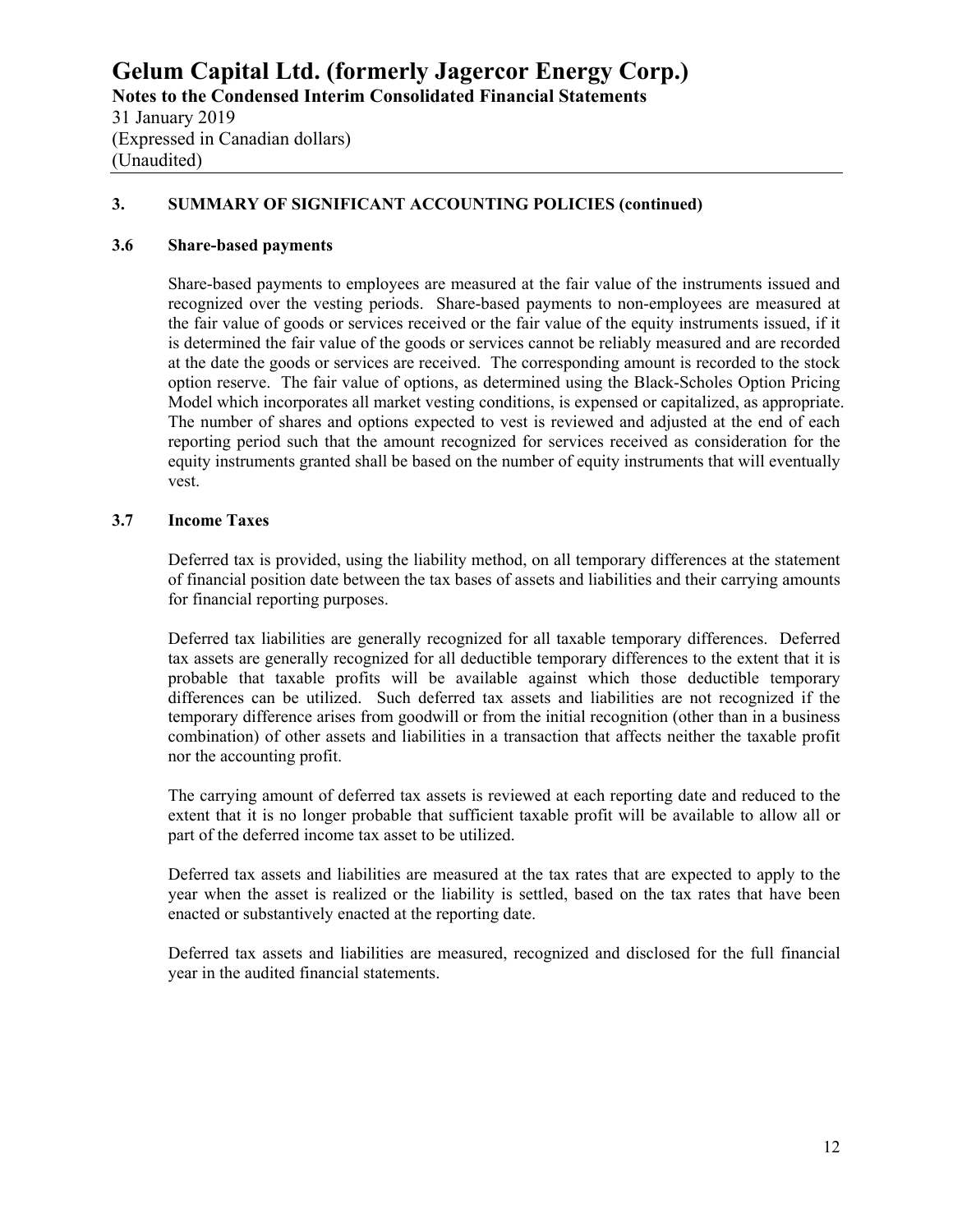#### **3. SUMMARY OF SIGNIFICANT ACCOUNTING POLICIES (continued)**

#### **3.8 Financial assets**

Financial assets are classified as financial assets at fair value through profit or loss ("FVTPL"), held-to-maturity, loans and receivables, available-for-sale financial assets, or as derivatives designated as hedging instruments in an effective hedge, as appropriate. The Company determines the classification of its financial assets at initial recognition. Financial assets are recognized initially at fair value. The subsequent measurement of financial assets depends on their classification as follows:

#### *Financial assets at FVTPL*

Financial assets are classified as FVTPL and are included in this category if acquired principally for the purpose of selling in the short term or if so designated by management. Derivatives, other than those designated as effective hedging instruments, are also categorized as FVTPL. These assets are carried at fair value with gains or losses recognized in profit or loss. Transaction costs associated with financial assets at FVTPL are expensed as incurred. Cash and cash equivalents are included in this category of financial assets.

#### *Held-to-maturity and loans and receivables*

Held-to-maturity and loans and receivables are non-derivative financial assets with fixed or determinable payments that are not quoted in an active market. Such assets are carried at amortized cost using the effective interest method if the time value of money is significant. Gains and losses are recognized in profit or loss when the financial asset classified in this category are derecognized or impaired, as well as through the amortization process. Transaction costs are included in the initial carrying amount of the asset. Amounts receivable and are included in this category of financial assets.

#### *Available-for-sale*

Available-for-sale financial assets are those non-derivative financial assets that are not classified as loans and receivables. After initial recognition, available-for-sale financial assets are measured at fair value, with gains or losses recognized within other comprehensive income. Accumulated changes in fair value are recorded as a separate component of equity until the investment is derecognized or impaired. Transaction costs are included in the initial carrying amount of the asset.

The fair value is determined by reference to bid prices at the close of business on the reporting date. Where there is no active market, fair value is determined using valuation techniques. Where fair value cannot be reliably measured, assets are carried at cost.

#### *Derivatives designated as hedging instruments in an effective hedge*

The Company does not hold or have any exposure to derivative instruments.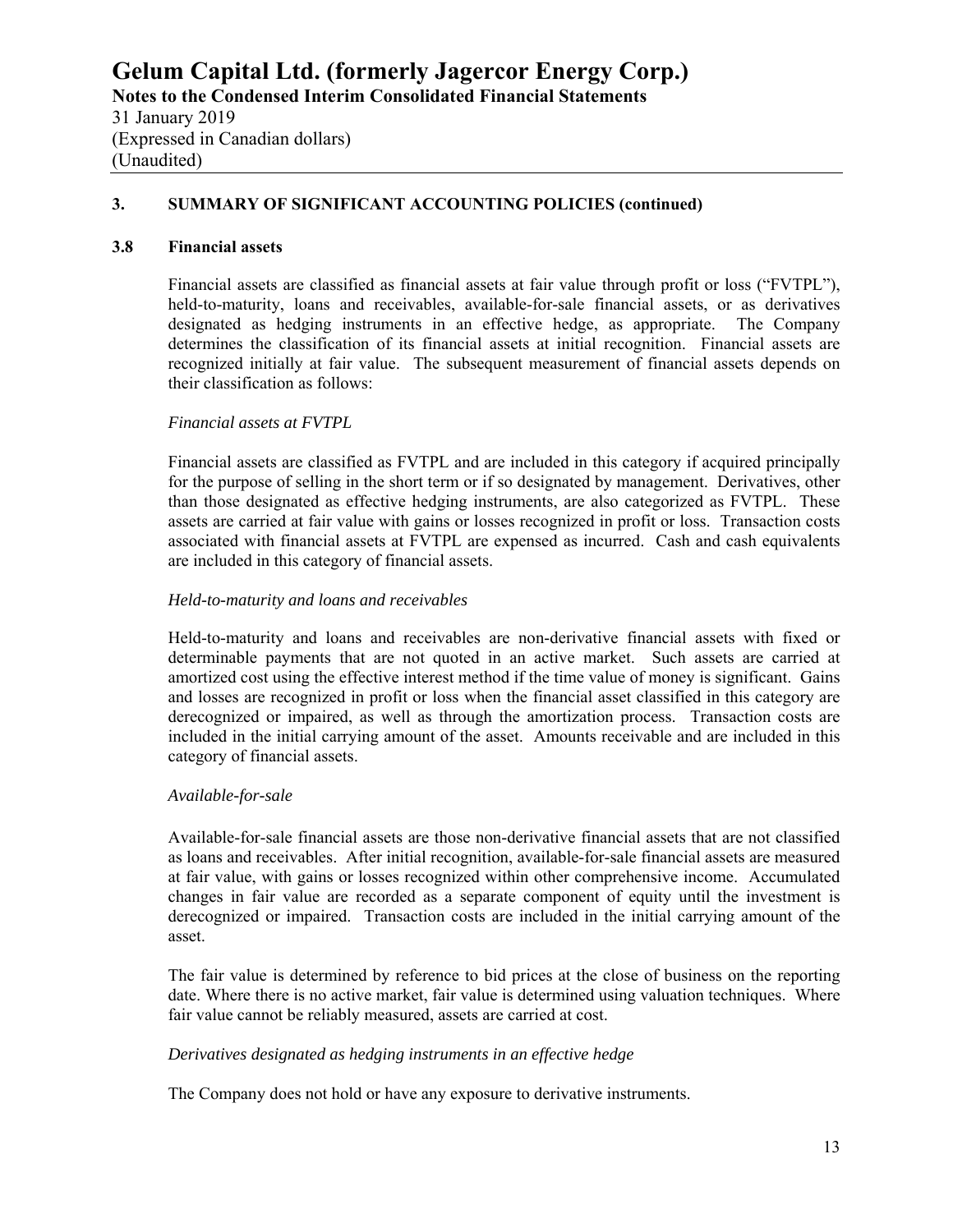(Unaudited)

#### **3. SUMMARY OF SIGNIFICANT ACCOUNTING POLICIES (continued)**

#### **3.9 Financial liabilities**

Financial liabilities are classified as financial liabilities at FVTPL, derivatives designated as hedging instruments in an effective hedge, or as financial liabilities measured at amortized cost, as appropriate. The Company determines the classification of its financial liabilities at initial recognition. The measurement of financial liabilities depends on their classification, as follows:

#### *Financial liabilities at FVTPL*

Financial liabilities at FVTPL has two subcategories, including financial liabilities held for trading and those designated by management on initial recognition. Transaction costs on financial liabilities at FVTPL are expensed as incurred. These liabilities are carried at fair value with gains or losses recognized in profit or loss.

#### *Financial liabilities measured at amortized cost*

All other financial liabilities are initially recognized at fair value, net of transaction costs. After initial recognition, other financial liabilities are subsequently measured at amortized cost using the effective interest method. Amortized cost is calculated by taking into account any issue costs, and any discount or premium on settlement. Gains and losses arising on the repurchase, settlement or cancellation of liabilities are recognized respectively in interest, other revenues and finance costs. Trade and other payables, due to related parties and convertible note are included in this category of financial liabilities.

#### **3.10 Impairment of financial assets**

Financial assets, other than financial assets at FVTPL, are assessed for indicators of impairment at each period end.

#### *Assets carried at amortized cost*

If there is objective evidence that an impairment loss on assets carried at amortized cost have been incurred, the amount of the loss is measured as the difference between the asset's carrying amount and the present value of estimated future cash flows discounted at the financial asset's original effective interest rate. The carrying amount of the asset is reduced, with the amount of the loss recognized in profit or loss.

If, in a subsequent period, the amount of the impairment loss decreases and the decrease can be related objectively to an event occurring after the impairment was recognized, the previously recognized impairment loss is reversed to the extent that the carrying value of the asset does not exceed what the amortized cost would have been had the impairment not been recognized. Any subsequent reversal of an impairment loss is recognized in profit or loss.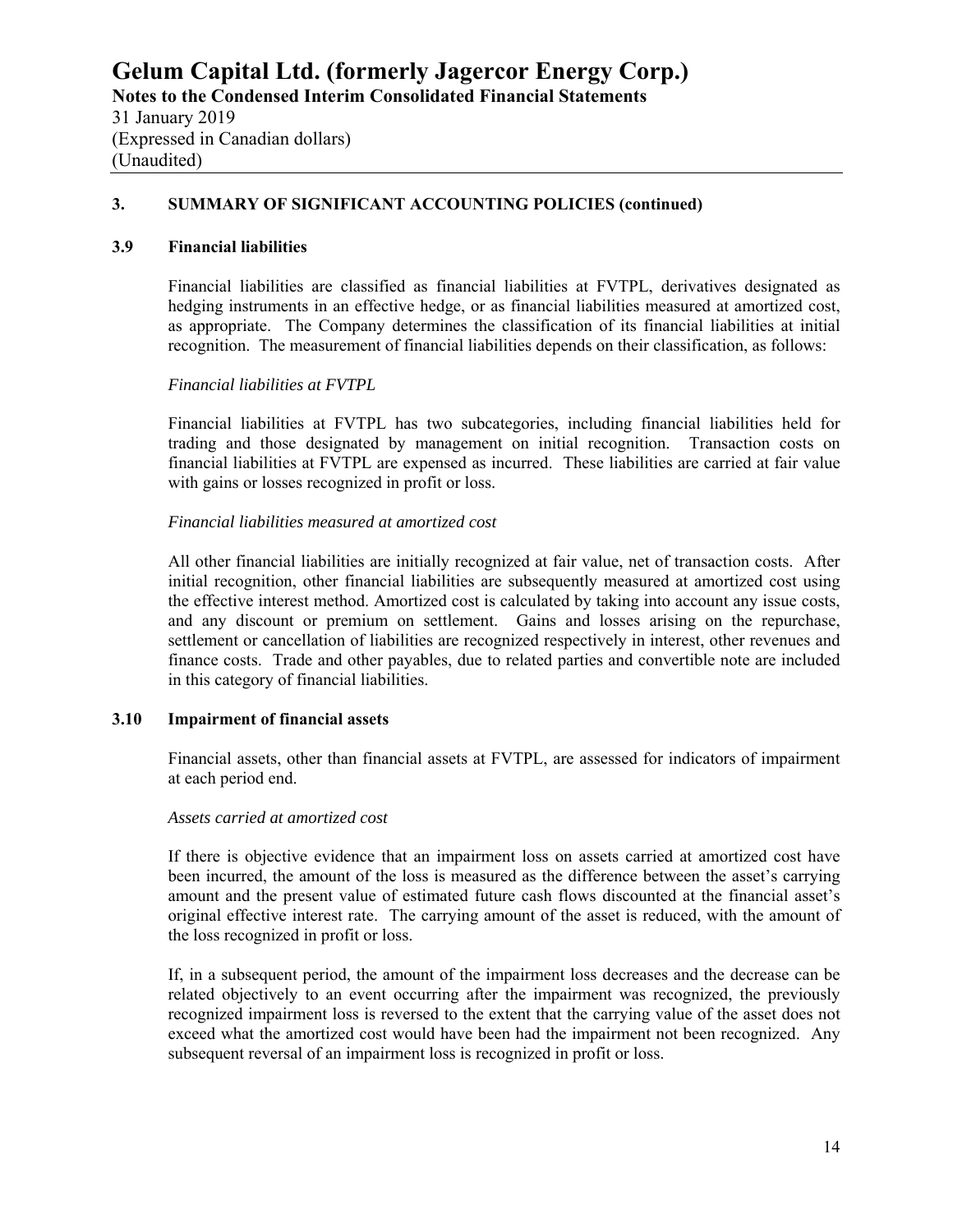### **3. SUMMARY OF SIGNIFICANT ACCOUNTING POLICIES (continued)**

#### **3.10 Impairment of financial assets (continued)**

#### *Available-for-sale*

If an available-for-sale financial asset is impaired, the cumulative loss previously recognized in equity is transferred to profit or loss. Any subsequent recovery in the fair value of the asset is recognized within other comprehensive income.

#### **3.11 Derecognition of financial assets and liabilities**

Financial assets are derecognized when the rights to receive cash flows from the assets expire or, the financial assets are transferred and the Company has transferred substantially all the risks and rewards of ownership of the financial assets. On derecognition of a financial asset, the difference between the asset's carrying amount and the sum of the consideration received and receivable and the cumulative gain or loss that had been recognized directly in equity is recognized in profit or loss.

For financial liabilities, they are derecognized when the obligation specified in the relevant contract is discharged, cancelled or expires. The difference between the carrying amount of the financial liability derecognized and the consideration paid and payable is recognized in profit or loss.

#### **3.12 Impairment of non-financial assets**

The carrying amount of the Company's assets is reviewed for an indication of impairment at the end of each reporting period. If an indication of impairment exists, the Company makes an estimate of the asset's recoverable amount. Individual assets are grouped for impairment assessment purposes at the lowest level at which there are identifiable cash flows that are largely independent of the cash flows of other groups of assets. Recoverable amount of an asset group is the higher of its fair value less costs to sell and its value in use. In assessing value in use, the estimated future cash flows are adjusted for the risks specific to the asset group and are discounted to their present value using a pre-tax discount rate that reflects current market assessments of the time value of money.

Where the carrying amount of an asset group exceeds its recoverable amount, the asset group is considered impaired and is written down to its recoverable amount. Impairment losses are recognized in profit or loss.

An assessment is made at each reporting date as to whether there is any indication that previously recognized impairment losses may no longer exist or may have decreased. If such indication exists, the recoverable amount is estimated. A previously recognized impairment loss is reversed only if there has been a change in the estimates used to determine the asset's recoverable amount. An impairment loss is reversed only to the extent that the asset's carrying amount does not exceed the carrying amount that would have been determined, net of depreciation, if no impairment loss had been recognized.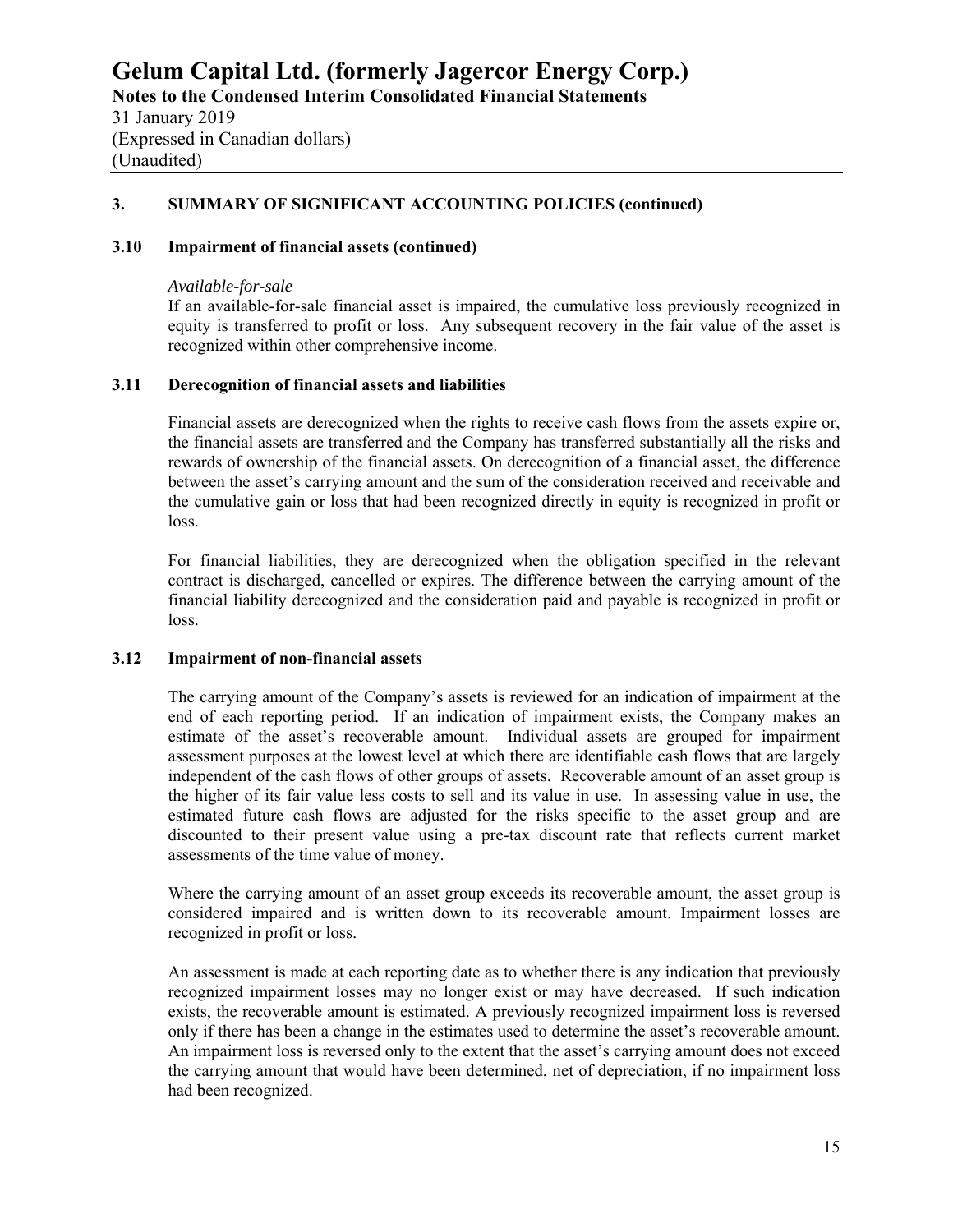#### **3. SUMMARY OF SIGNIFICANT ACCOUNTING POLICIES (continued)**

#### **3.13 Restoration and environmental obligations**

The Company recognizes liabilities for statutory, contractual, constructive or legal obligations associated with the retirement of long-term assets, when those obligations result from the acquisition, construction, development or operation of the assets. The net present value of future restoration cost estimates arising from the decommissioning of plant and other site preparation work is capitalized to exploration and evaluation assets along with a corresponding increase in the restoration provision in the period incurred. Discount rates using a pre-tax rate that reflect the time value of money are used to calculate the net present value. The restoration asset will be depreciated on the same basis as other exploration and evaluation assets.

The Company's estimates of restoration costs could change as a result of changes in regulatory requirements, discount rates and assumptions regarding the amount and timing of the future expenditures. These changes are recorded directly to the assets with a corresponding entry to the restoration provision. The Company's estimates are reviewed annually for changes in regulatory requirements, discount rates, effects of inflation and changes in estimates.

Changes in the net present value, excluding changes in the Company's estimates of reclamation costs, are charged to profit and loss for the period. The net present value of restoration costs arising from subsequent site damage that is incurred on an ongoing basis during production are charged to profit or loss in the period incurred. The costs of restoration projects that were included in the provision are recorded against the provision as incurred. The costs to prevent and control environmental impacts at specific properties are capitalized in accordance with the Company's accounting policy for exploration and evaluation assets.

For the years presented, the Company does not have any restoration or environmental obligations.

#### **3.14 Related party transactions**

Parties are considered to be related if one party has the ability, directly or indirectly, to control the other party or exercise significant influence over the other party in making financial and operating decisions. Parties are also considered to be related if they are subject to common control, related parties may be individuals or corporate entities. A transaction is considered to be a related party transaction when there is a transfer of resources or obligations between related parties. See Note 14 for further disclosures.

#### **3.15 Loss per share**

The Company computes the dilutive effect of options, warrants and similar instruments by recognizing the dilutive effect on loss per share on the use of the proceeds that could be obtained upon exercise of options, warrants and similar instruments. It assumes that the proceeds would be used to purchase common shares at the average market price during the period. Basic loss per share was calculated using the weighted-average number of shares outstanding during the period.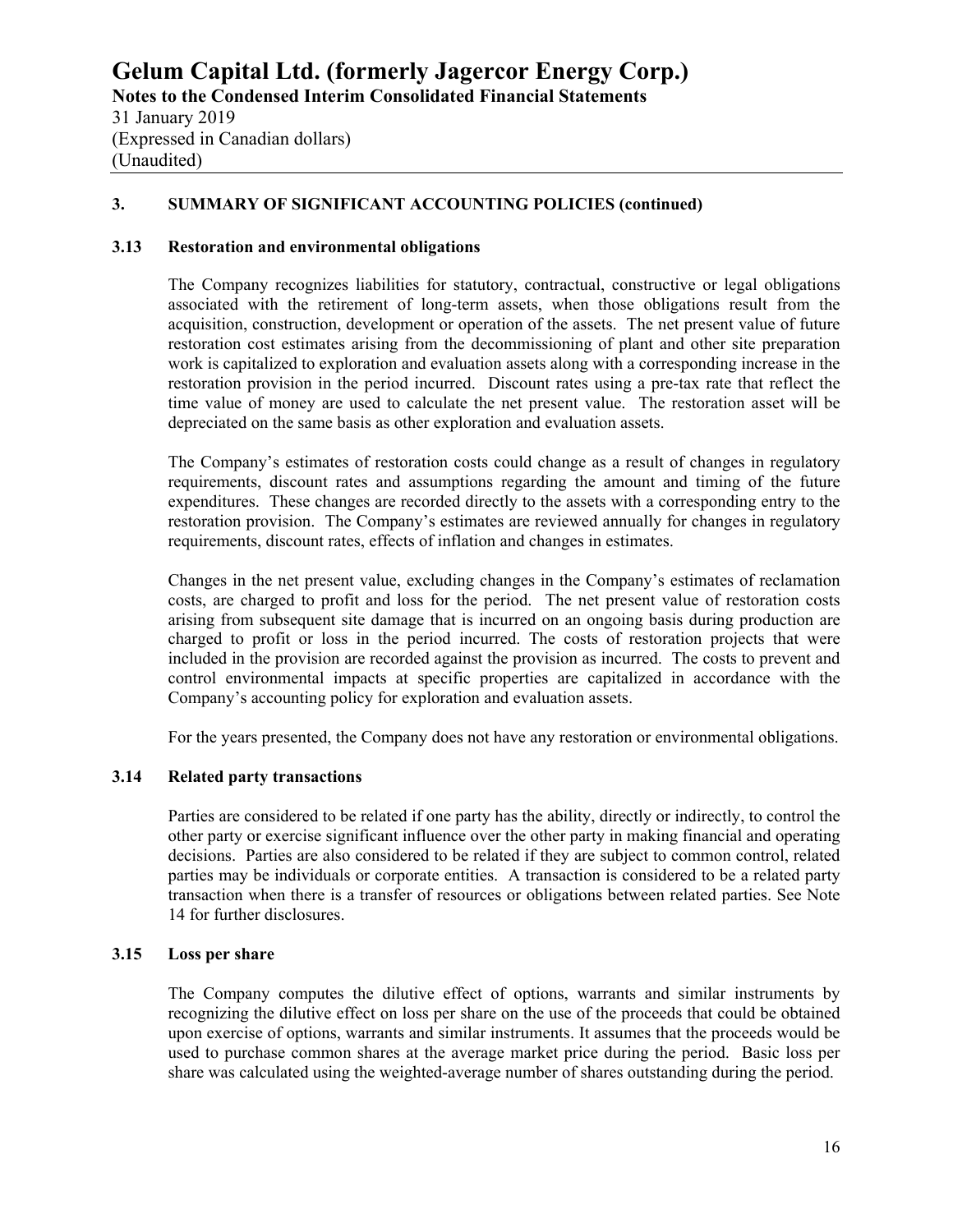(Expressed in Canadian dollars) (Unaudited)

#### **3. SUMMARY OF SIGNIFICANT ACCOUNTING POLICIES (continued)**

#### **3.16 Comprehensive income (loss)**

Comprehensive income (loss) is the change in the Company's equity that results from transactions and other events from other than the Company's shareholders and includes items that would not normally be included in net earnings. Gains and losses that would otherwise be recorded within profit or loss are presented in other comprehensive income (loss) until it is considered appropriate to recognize into net earnings. The Company's translation of its subsidiary to Canadian dollars is the only item currently affecting other comprehensive income (loss) for the periods presented.

#### **3.17 Convertible note**

The Company classified the convertible note into debt and equity components based on the residual method. The liability component was calculated as the present value of the principal and interest, discounted at a rate approximating the interest rate that was estimated would have been applicable to non-convertible debenture at the time the debenture was issued. This portion of the convertible debenture is accreted over its term to the full face value using the effective interest rate method. The equity element of the convertible debenture comprises the value of the conversion option, being the difference between the face value of the convertible debt and the liability component. Upon maturity, the equity component is reclassified to reserves.

# **4.** S**EGMENTED INFORMATION**

The Company operates in one business segment, being the investment in oil and gas properties. Geographical information is as follows:

|                       | Canada     | Argentina   | <b>Total</b> |
|-----------------------|------------|-------------|--------------|
|                       | S          | \$          |              |
| <b>Current assets</b> |            |             |              |
| As at 31 January 2019 | 122,984    |             | 122,984      |
| As at 30 April 2018   | 2,194      |             | 2,194        |
|                       |            |             |              |
| Long-term assets      |            |             |              |
| As at 31 January 2019 |            |             |              |
| As at 30 April 2018   | 25,000     |             | 25,000       |
|                       |            |             |              |
| Net income (loss)     |            |             |              |
| As at 31 January 2019 | 78,860     |             | 78,860       |
| As at 31 January 2018 | (158, 835) | (1,390,761) | (1,549,596)  |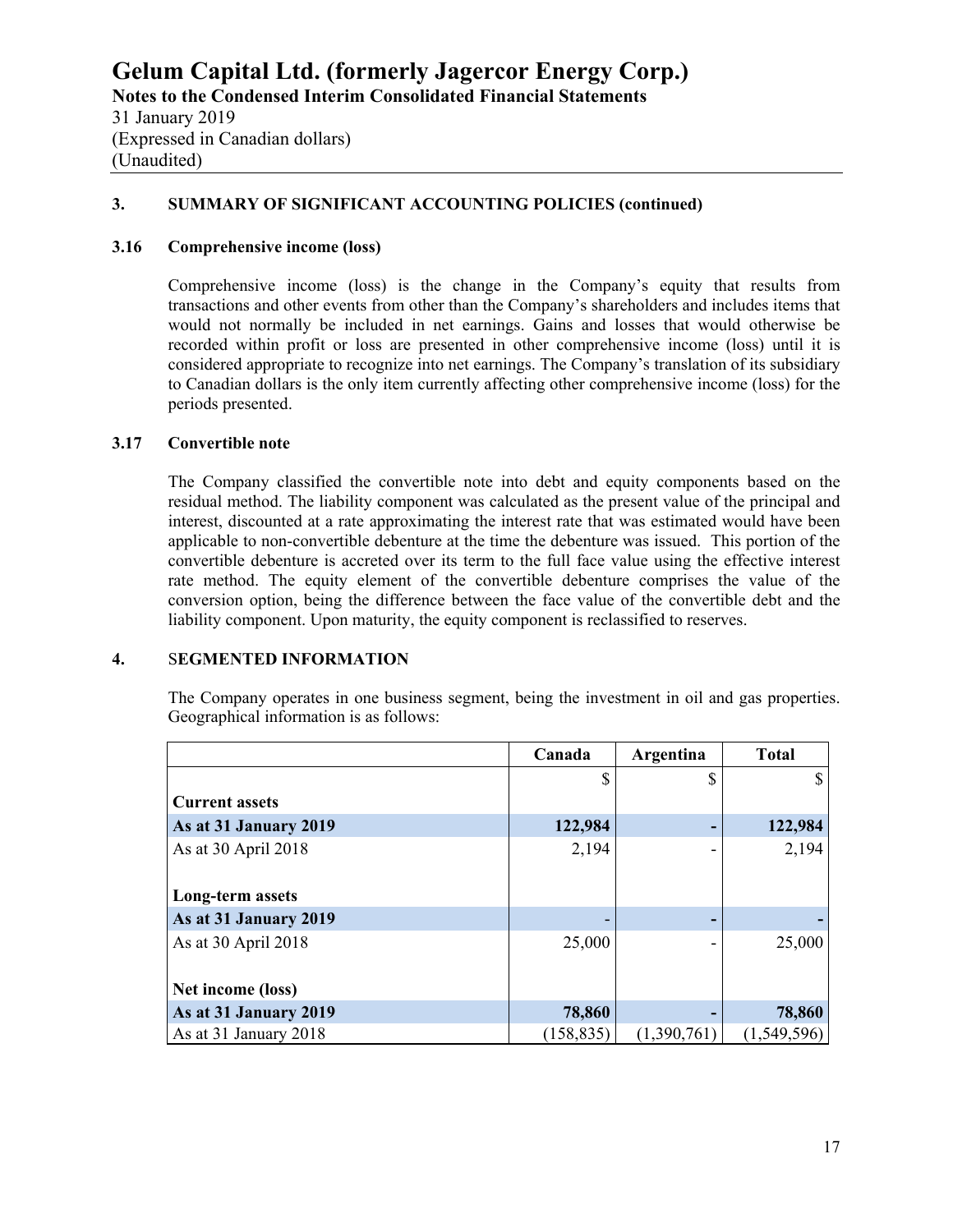# **5. CASH AND CASH EQUIVALENTS**

The Company's cash and cash equivalents are denominated in the following currencies:

|                                 | As at                  | As at         |
|---------------------------------|------------------------|---------------|
|                                 | <b>31 January 2019</b> | 30 April 2018 |
|                                 |                        |               |
| Denominated in Canadian dollars | 121,747                | .438          |
|                                 |                        |               |
| Total cash and cash equivalents | 121,747                |               |

#### **6. AMOUNTS RECEIVABLE**

The Company's amounts receivable arise from Goods and Services Tax ("GST") receivable due from the government taxation authorities in Canada as follows:

|                | As at<br><b>31 January 2019</b> | As at<br>30 April 2018 |
|----------------|---------------------------------|------------------------|
| GST receivable | 1,237                           |                        |
| <b>Total</b>   | 1,237                           |                        |

#### **7. CONVERTIBLE NOTE**

On 14 October 2017, the Company issued a convertible note with a principal face value of \$200,000 to two directors of the Company. The convertible note bears interest at the rate of 10% per annum, payable annually and has a maturity date of five years from the date of issuance. The lenders may convert at any time, all or a portion of the principal amount into units of the Company at a price of \$1.00 per unit. Each unit consists of one common share and one share purchase warrant (a "Warrant"). Each Warrant will be exercisable into a common share on payment of the exercise price of \$1.20 per common share

The Company´s convertible note is broken down as follows:

| Proceeds received, net of transaction costs | 195,045   |
|---------------------------------------------|-----------|
| Allocated to equity portion                 | (75, 459) |
| Allocated to liability portion              | 119,586   |
| Liability portion as at April 30, 2018      | 127,313   |
| Accretion expense for the period            | 12,727    |
| Liability portion as at January 31, 2019    | 140,040   |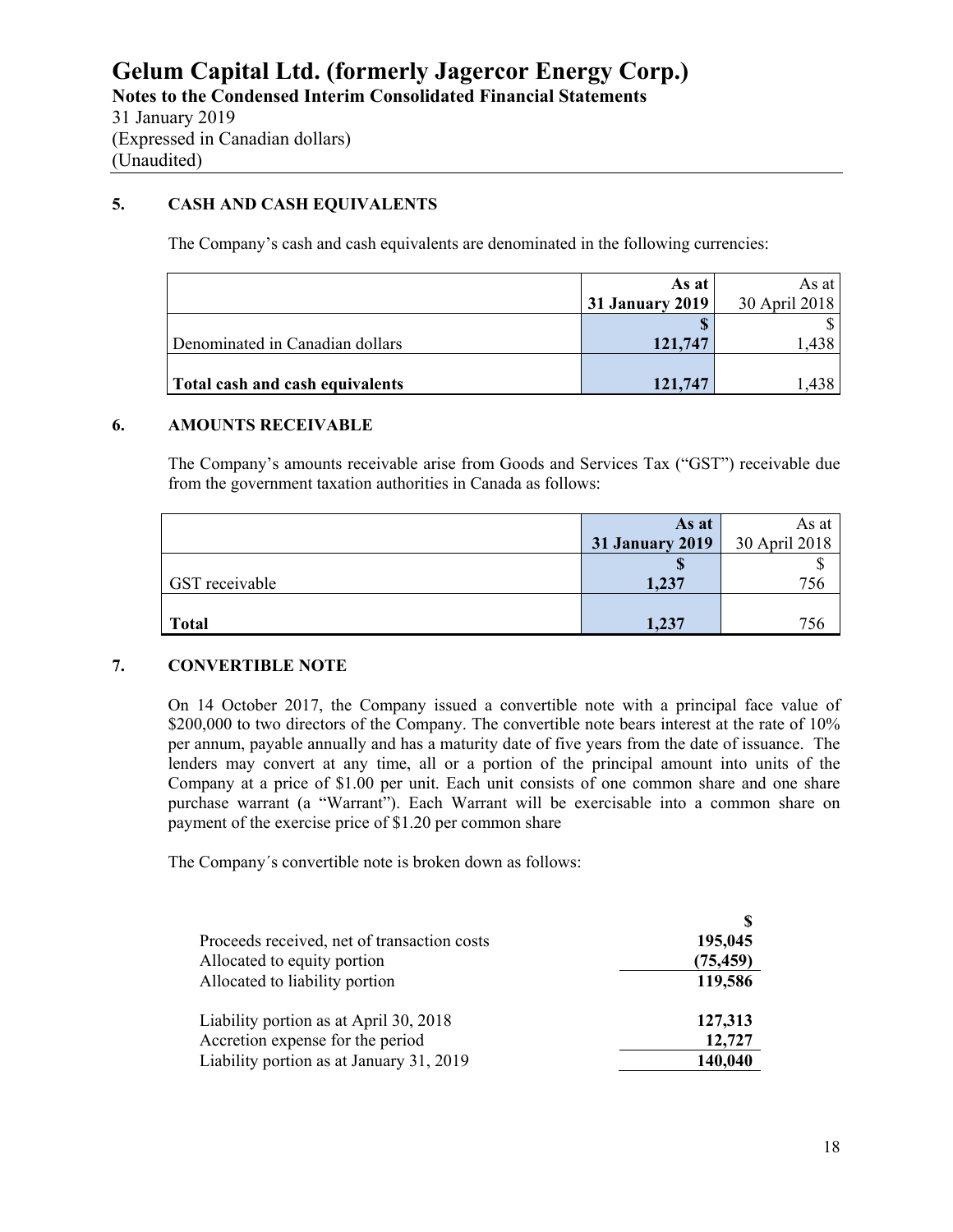#### **8. SHARE CAPITAL**

#### **8.1 Authorized share capital**

The Company has authorized an unlimited number of common shares with no par value.

At 31 January 2019, the Company had 4,727,433 common shares outstanding (30 April 2018– 4,727,433).

#### **8.2 Shares issuances**

During the nine month period ended January 31, 2019 and the year ended April 30, 2018, the Company did not issue any common shares.

#### **8.3 Stock options**

On December 19, 2016, the Company adopted a formal Stock Option Plan (the "Option Plan"). Under the Option Plan, the exercise price of each option must not be less than the greater of the closing market price of the underlying securities on (a) the trading day prior to the date of grant and (b) the date of the grant of the stock options. The options can be granted for a maximum term of five years. The maximum number of options that can be issued may not exceed 10% of the issued and outstanding common share capital. The options vest at the discretion of the Board of Directors. The terms of the existing stock options remain in accordance with the stock option plan in place at the time the options were granted.

The following is a summary of the changes in the Company's stock options for the nine month period ended January 31, 2019 and for the year ended April 30, 2018:

|                                           | <b>31 January 2019</b> |          | 30 April 2018 |          |
|-------------------------------------------|------------------------|----------|---------------|----------|
|                                           |                        | Weighted |               | Weighted |
|                                           |                        | average  |               | average  |
|                                           |                        | exercise |               | exercise |
|                                           | Number of              | price    | Number        | price    |
|                                           | options                | S        | of options    | S        |
|                                           |                        |          |               |          |
| Outstanding, beginning of period and year | 267,500                | 1.03     | 17,500        | 1.40     |
| Granted                                   |                        |          | 250,000       | 1.00     |
| Expired                                   | (17,500)               | 1.40     |               |          |
|                                           |                        |          |               |          |
| Outstanding, end of period and year       | 250,000                | 1.00     | 267,500       | 1.03     |

On 9 June 2017, the Company granted incentive stock options to directors and officers for the right to purchase up to an aggregate of 250,000 common shares.

The Company uses the Black-Scholes Option Pricing Model to estimate the value of the options granted.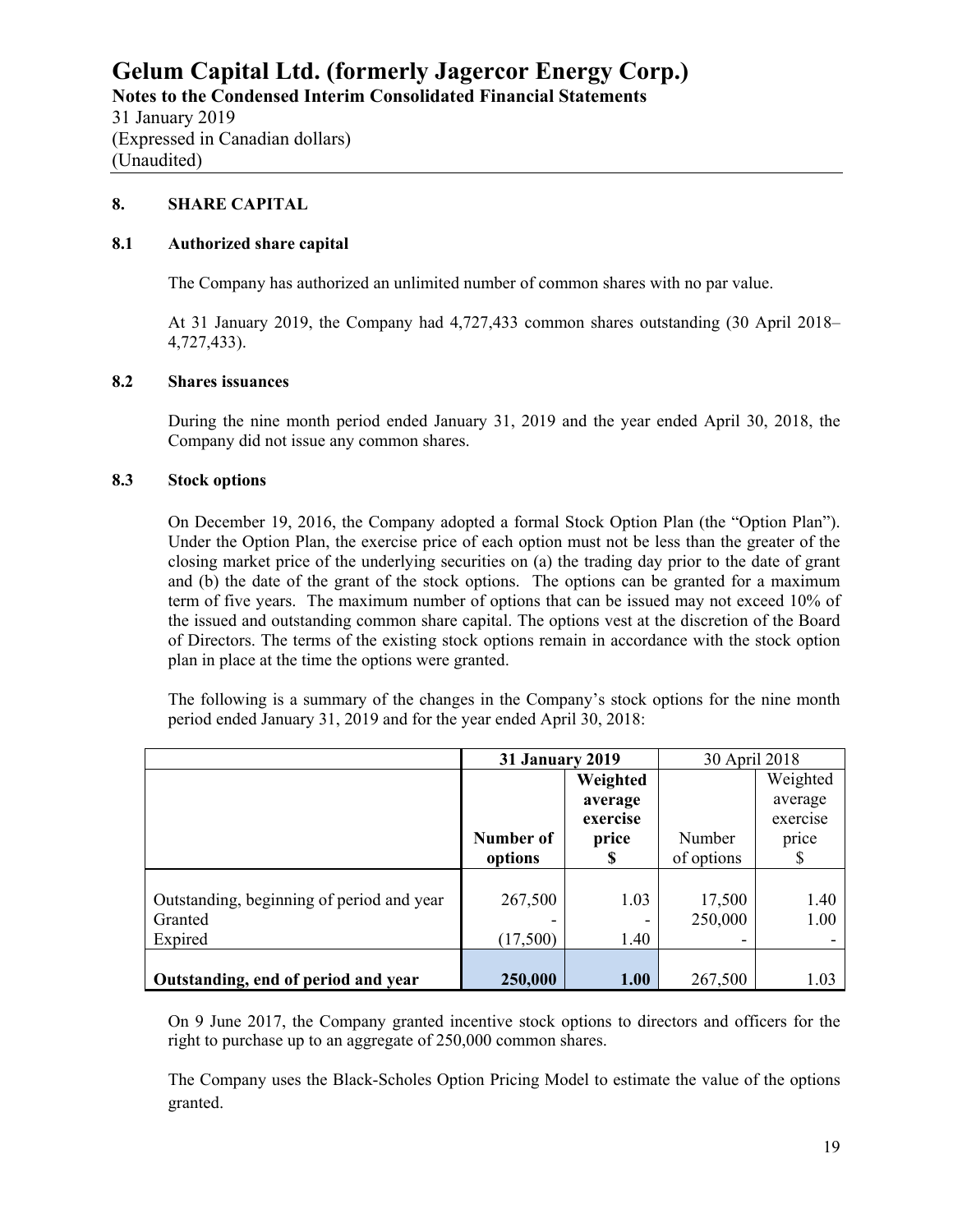(Unaudited)

#### **8.0 SHARE CAPITAL (continued)**

#### **8.3 Stock options (continued)**

The following table summarizes information regarding stock options outstanding and exercisable as at 31 January 2019:

| <b>Grant date</b>    | <b>Expiry date</b> | options<br>outstanding exercisable | Number of   Number of  <br>options | <b>Exercise</b><br>price<br>-S | Remaining<br>contractual<br>life (years) |
|----------------------|--------------------|------------------------------------|------------------------------------|--------------------------------|------------------------------------------|
| 09 June 2017         | 09 June 2022       | 250,000                            | 250,000                            | 1.00                           | 3.86                                     |
| <b>Total Options</b> |                    | 250,000                            | 250,000                            |                                |                                          |

#### **8.4 Warrants**

There were no warrants issued during the nine months ended January 31, 2019 and the year ended 30 April 2018.

#### **9. SHARE-BASED PAYMENTS**

Share-based payments for the options granted by the Company are amortized over their vesting period, of which \$Nil was recognized in the nine month period ended January 31, 2019 (31 January 2018 - \$70,430).

| Grant date   | Fair value | <b>Amount vested in 2019</b> | Amount vested in 2018 |
|--------------|------------|------------------------------|-----------------------|
|              | ጡ          | ۱D                           |                       |
| 09 June 2017 | 70,430     | -                            | 70,430                |
| <b>Total</b> | 70,430     | -                            | 70,430                |

The fair value of the stock options granted was determined using the Black-Scholes model with the following inputs: i) exercise price: \$1.00; ii) share price: \$0.30; iii) term: 5 years; iv) volatility: 202%; v) discount rate: 0.98%.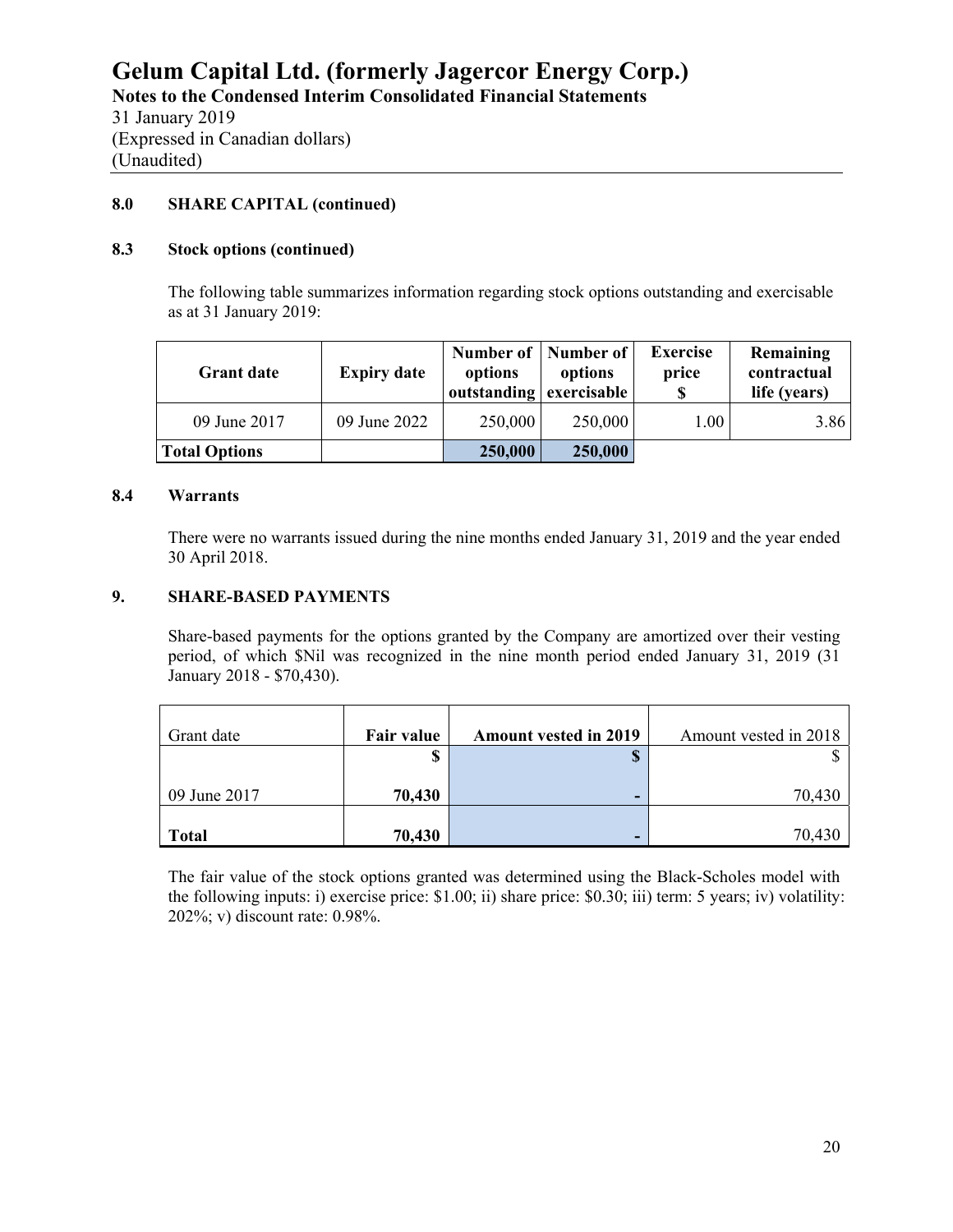#### **10. LOSS PER SHARE**

The calculation of basic and diluted loss per share is based on the following data:

|                                  | <b>Three months ended January</b> |                         | <b>Nine months ended January</b> |               |
|----------------------------------|-----------------------------------|-------------------------|----------------------------------|---------------|
|                                  | 2019                              | 2018                    | 2019                             | 2018          |
| Net income (loss) for the period | (11, 480)                         | (846, 409)<br>S         | 78,860<br>S.                     | \$(1,549,279) |
| Weighted average number of       |                                   |                         |                                  |               |
| $shares - basic$                 | 4,727,433                         | 4,727,433               | 4,727,433                        | 4,727,433     |
| Weighted average number of       |                                   |                         |                                  |               |
| $shares - diluted$               | 4,727,433                         | 4,727,433               | 4,977,433                        | 4,727,433     |
| Income (Loss) per share, basic   | \$<br>(0.00)                      | <sup>\$</sup><br>(0.18) | 0.02<br>S                        | (0.33)<br>S   |
| Income (Loss) per share,         |                                   |                         |                                  |               |
| diluted                          | (0.00)                            | (0.18)                  | 0.02                             | (0.33)<br>S   |

#### **11. SALE OF SUBSIDIARY**

On April 27, 2018, the Company sold its interest in its 57.64% owned subsidiary, Jagercor Energia Argentia SA (JEA) for proceeds of 415,000 argentine pesos (\$25,000 CAD). JEA was sold to a director of the Company and the consideration payable to the Company is to be paid as follows:

- 207,500 pesos on December 21, 2018 (paid)
- 207,500 pesos on June 28, 2019 (paid)

The subsidiaries' assets and liabilities as of disposal date were as follows:

| Cash                                     | 5.196      |
|------------------------------------------|------------|
| Prepaid expenses                         | 2,525      |
| Accounts payable and accrued liabilities | (102, 502) |
| Net liabilities                          | (94, 781)  |

The gain on disposal of JEA was calculated as follows:

| Consideration                               | <b>25,000</b> |
|---------------------------------------------|---------------|
| Net liabilities derecognized on disposition | 94,781        |
| Elimination of AOCI                         | 1,094,442     |
| Elimination of NCI                          | (318, 718)    |
| Gain on sale of subsidiary                  | 895,505       |

Net comprehensive loss for the three and nine month periods ended January 31, 2019, includes \$Nil relating to JEA.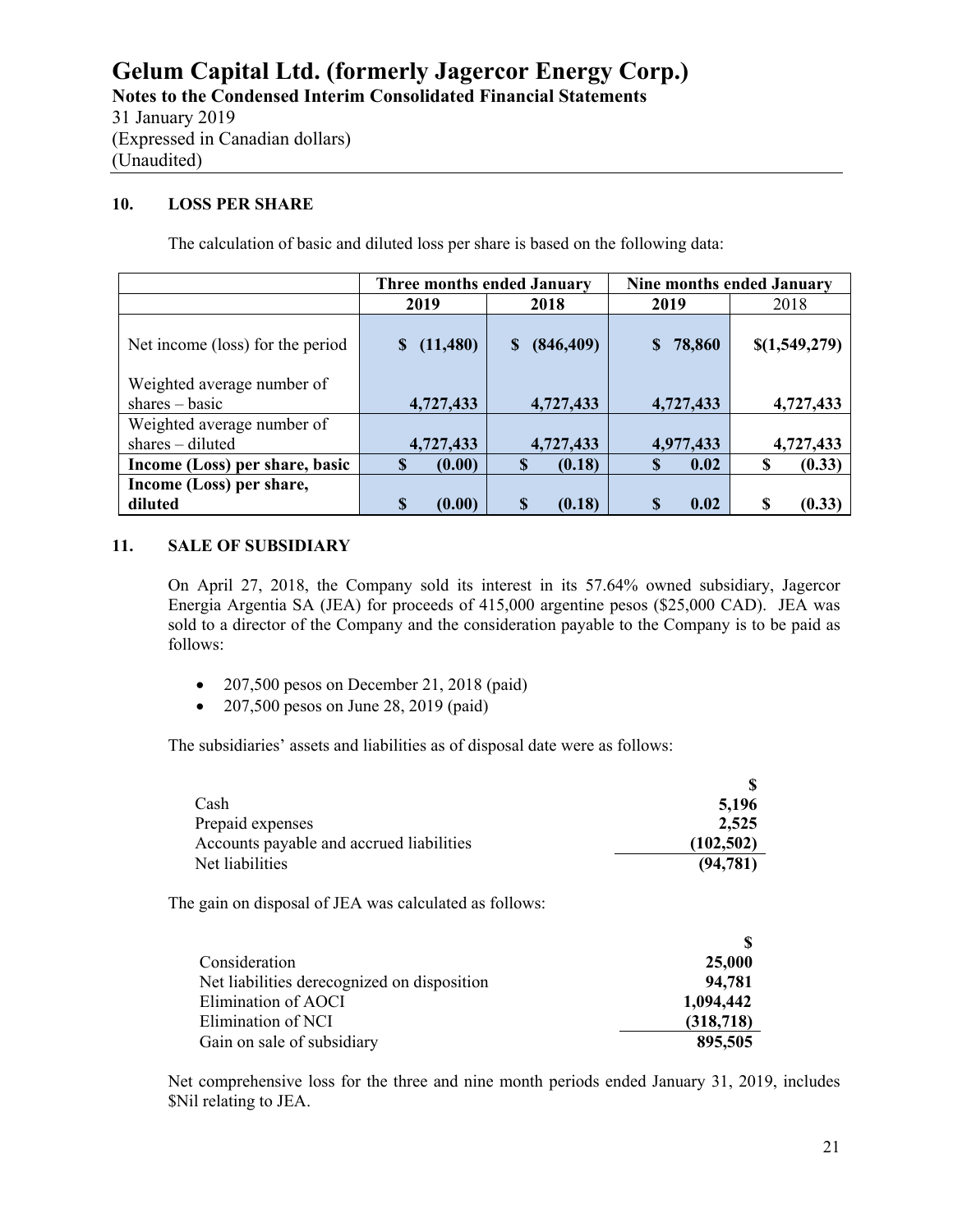#### (Unaudited)

#### **12. CAPITAL RISK MANAGEMENT**

The capital structure of the Company consists of equity attributable to common shareholders, comprising of issued capital and deficit. The Company's objectives when managing capital are to: (i) preserve capital and (ii) obtain the best available net return.

The Company manages the capital structure and makes adjustments to it in light of changes in economic condition. To maintain or adjust the capital structure, the Company may attempt to issue new shares or issue new debt.

The Company is listed on the CSE. The Company is not subject to externally imposed capital requirements. Management plans to continue to evaluate and explore commercial opportunities, with an emphasis on acquiring and developing oil and gas properties with particular focus in the near term, over energy concessions.

|                                      | <b>31 January 2019</b> | <b>30 April 2018</b> |
|--------------------------------------|------------------------|----------------------|
|                                      | \$                     | S                    |
| <b>FINANCIAL ASSETS</b>              |                        |                      |
|                                      |                        |                      |
| <b>FVTPL, at fair value</b>          |                        |                      |
| Cash and cash equivalents            | 121,747                | 1,438                |
| Amounts receivable                   | 1,237                  | 756                  |
| <b>Total financial assets</b>        | 122,984                | 2,194                |
| <b>FINANCIAL LIABILITIES</b>         |                        |                      |
| Other liabilities, at amortized cost |                        |                      |
| Trade and other payables             | 48,041                 | 48,671               |
| Due to Related Parties               | 422,299                | 417,466              |
| Convertible Note                     | 140,040                | 127,313              |
| <b>Total financial liabilities</b>   | 610,380                | 593,450              |

#### **13. FINANCIAL INSTRUMENTS**

#### **13.1 Fair Value**

The fair value of the Company's amounts receivable, and trade and other payables, approximate carrying value, which is the amount recorded on the consolidated statement of financial position. The fair value of the Company's investment, carried at amortized cannot be determined as there is no fixed terms of repayment. The Company's other financial instruments, cash and cash equivalents, and short-term investment, under the fair value hierarchy are based on level one quoted prices in active markets for identical assets or liabilities.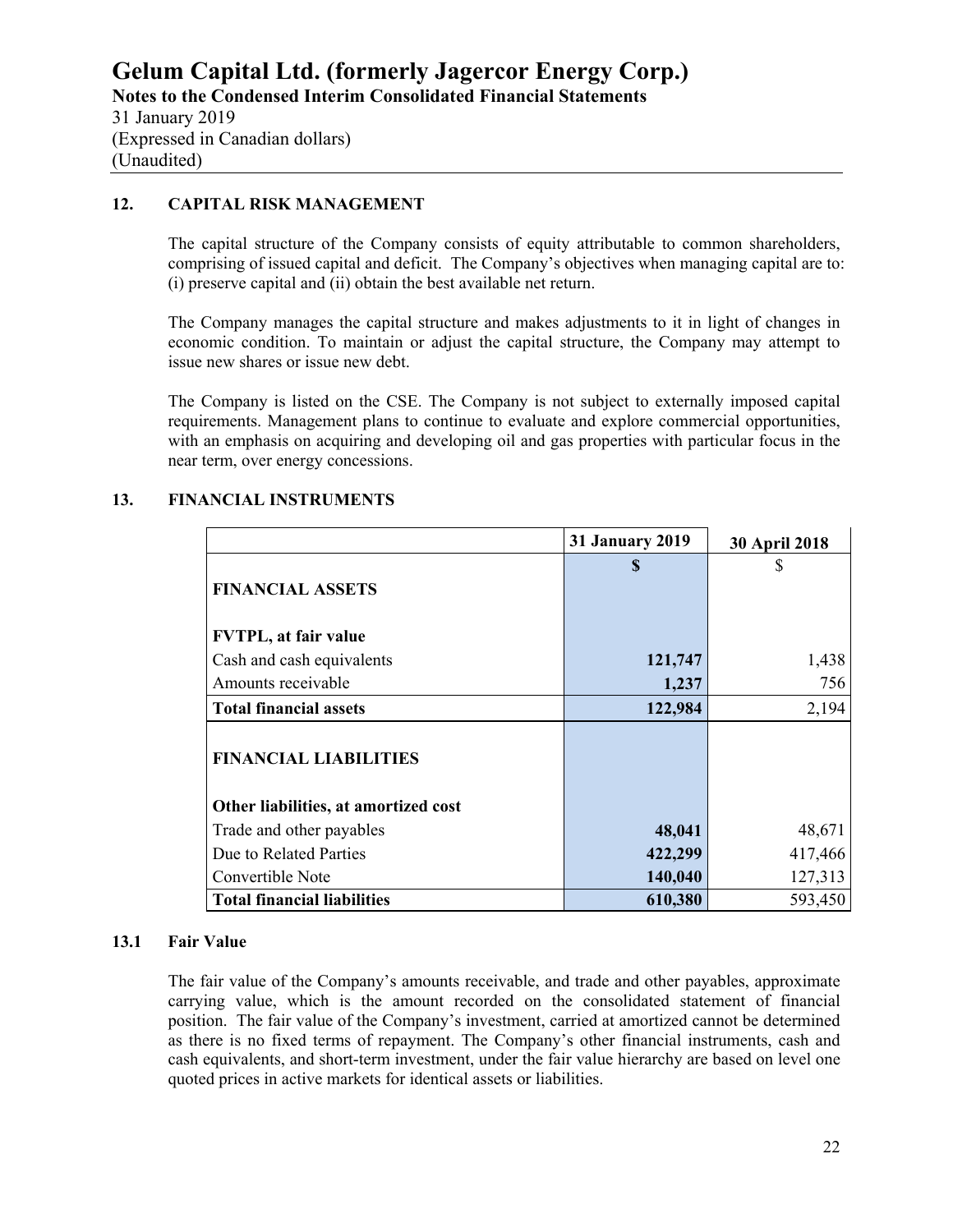#### **13. FINANCIAL INSTRUMENTS (continued)**

#### **13.1 Fair Value (continued)**

The following table provides an analysis of the Company's financial instruments that are measured subsequent to initial recognition at fair value, grouped into Level 1 to 3 based on the degree to which the inputs used to determine the fair value are observable.

- Level 1 fair value measurements are those derived from quoted prices in active markets for identical assets or liabilities.
- Level 2 fair value measurements are those derived from inputs other than quoted prices included within Level 1, that are observable either directly or indirectly.
- Level 3 fair value measurements are those derived from valuation techniques that include inputs that are not based on observable market data. As at 31 January 2019, the Company does not have any Level 3 financial instruments.

#### **13.2 Management of financial risks**

The financial risk arising from the Company's operations are credit risk, liquidity risk, interest rate risk, currency risk and commodity price risk. These risks arise from the normal course of operations and all transactions undertaken are to support the Company's ability to continue as a going concern. The risks associated with these financial instruments and the policies on how to mitigate these risks are set out below. Management manages and monitors these exposures to ensure appropriate measures are implemented on a timely and effective manner.

# **Credit risk**

Credit risk is the risk of an unexpected loss if a customer or counterparty to a financial instrument fails to meet its contractual obligations and arises primarily from the Company's cash and cash equivalents. The Company manages its credit risk relating to cash and cash equivalents by dealing with only with highly-rated financial institutions. As a result, credit risk is considered insignificant. Credit risk is also attributable to amounts accrued in amounts receivable due from the operator of the investment. Credit risk is considered low as the amounts were collected in full after the end of period.

#### **Liquidity risk**

The Company is reliant primarily upon equity issuances as its sole source of cash. The Company manages liquidity risk by maintaining an adequate level of cash and cash equivalents and shortterm investments to meet its ongoing obligations. The Company continuously reviews its actual expenditures and forecast cash flows and matches the maturity dates of its cash and cash equivalents and short-term investments to capital and operating needs. The Company has been successful in raising equity financing in the past; however, there is no assurance that it will be able to do so in the future. As at 31 January 2019, the Company had working capital of \$74,943.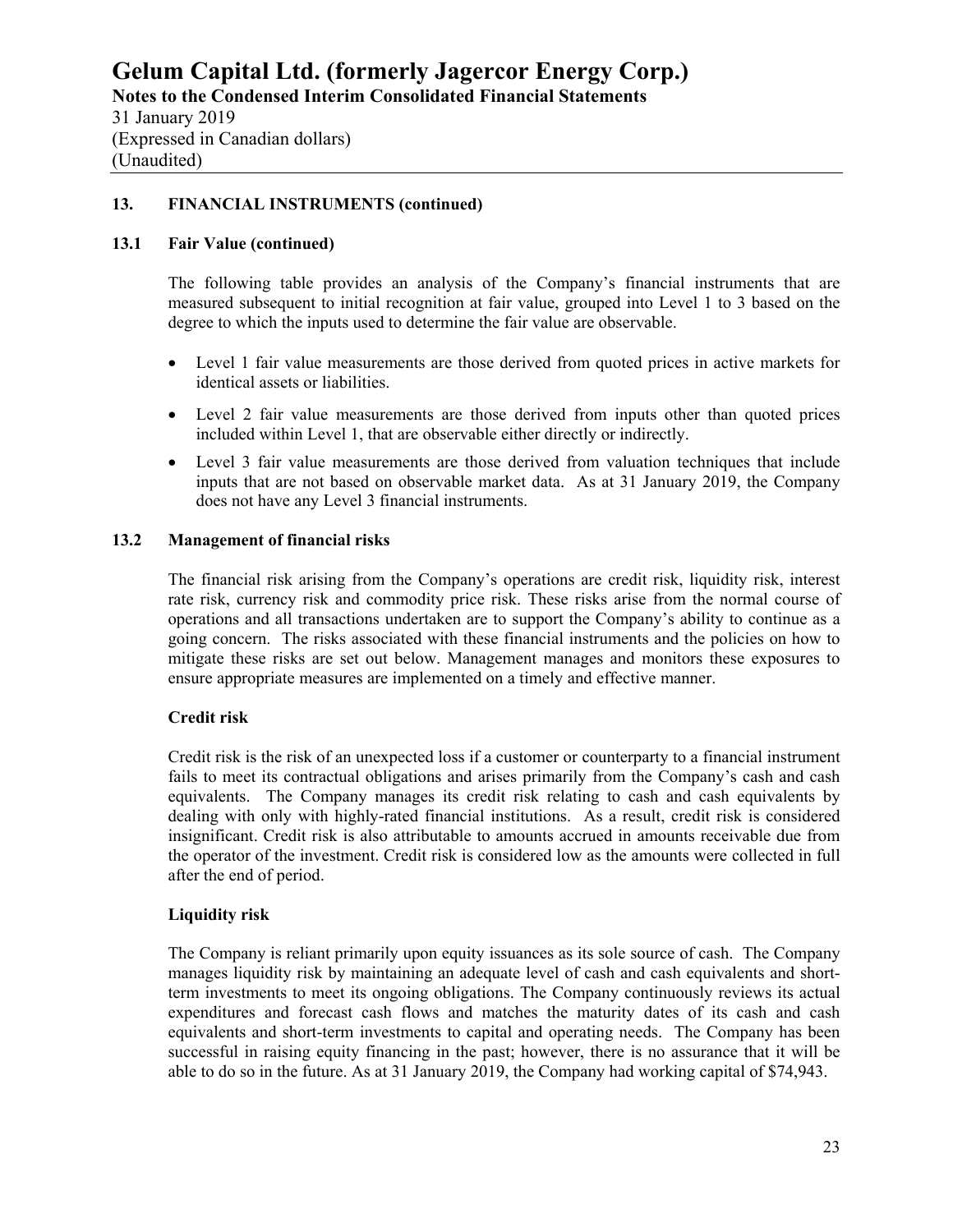(Expressed in Canadian dollars) (Unaudited)

#### **13. FINANCIAL INSTRUMENTS (continued)**

#### **13.2 Management of financial risks (continued)**

#### **Other risks**

Unless otherwise noted, it is management's opinion that the Company is not exposed to significant interest or price risk arising from these financial instruments.

The Company was exposed to foreign currency risk on fluctuations related to cash and cash equivalents, short-term investments, amounts receivable, and trade and other payables that are denominated in US dollars and Argentinean Pesos. As at January 31, 2019, foreign currency risk is minimal due to the sale of the subsidiary.

# **14. RELATED PARTY TRANSACTIONS**

#### **14.1 Shares to be issued**

The liabilities of the Company include the following amounts due to related parties:

|                                    | 31 January | 30 April |
|------------------------------------|------------|----------|
|                                    | 2019       | 2018     |
|                                    |            |          |
| CEO (shares to be issued)          | 29,200     | 29,200   |
|                                    |            |          |
| Total amount (shares to be issued) | 29,200     | 29,200   |

As at 31 January 2019, related parties include an incentive bonus payable to compensate the Chief Executive Officer payable in 36,500 common shares at a price of \$0.80 per share. Issuance pending since 2016.

On October 14, 2017, convertible notes were issued to two directors (See Note 7).

On April 27, 2018, the Argentinian subsidiary was sold to a director of the Company (See Note 11) for \$25,000.

As at January 31, 2019, there was \$422,299 (April 30, 2018 - \$417,466) due to related parties. The amounts due to related parties are non-interest bearing, unsecured and due on demand.